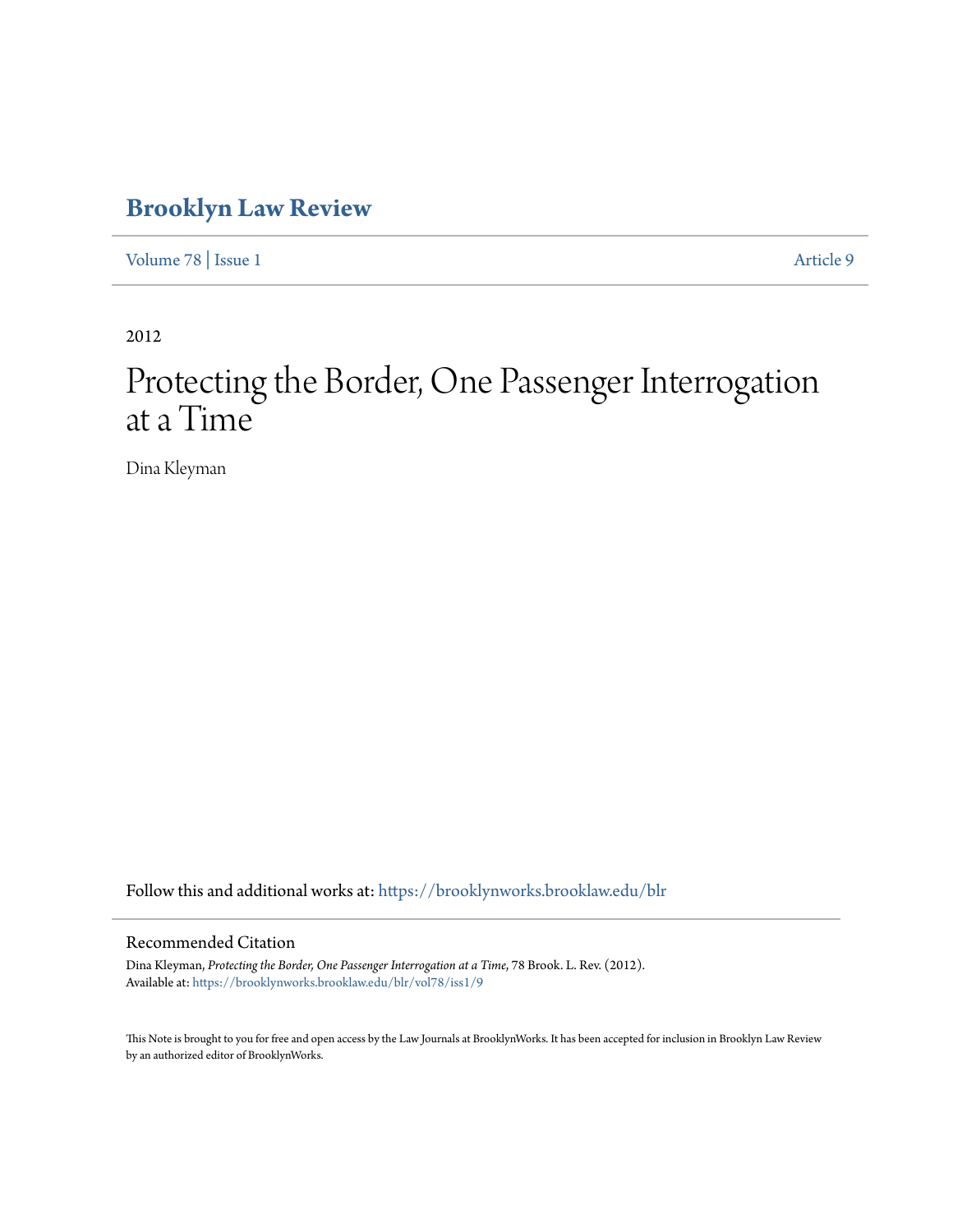## Protecting the Border, One Passenger Interrogation at a Time

#### INTRODUCTION

The terrorist attacks that occurred on September 11, 2001, represented the ultimate intersection between criminal and immigration law. Because many of the terrorists had entered the United States legally with visas issued by the Immigration and Naturalization Service  $(INS)$ , the tragedy revealed the deficiencies in the administration of laws that provided for entry into the United States.2 Thus, in the years following September 11, immigration policy has been transformed3 to ensure that persons who have not been properly screened and verified are not allowed to remain in the country.4 That transformation has included a greater criminalization of immigration violations5 as "illegal immigrants have come to be seen as synonymous with terrorists."<sup>6</sup> The new priorities of immigration agencies and authorities have become to restrict admission and increase deportations with the purported goal of rooting out terrorists and increasing the security of the nation.<sup>7</sup>

<sup>&</sup>lt;sup>1</sup> See NAT'L COMM'N ON TERRORIST ATTACKS UPON THE UNITED STATES, ENTRY OF THE 9/11 HIJACKERS INTO THE UNITED STATES, STAFF STATEMENT NO. 1, at 4 (2004) [hereinafter STAFF STATEMENT NO. 1], *available at* http://www.9- 11commission.gov/staff\_statements/staff\_statement\_1.pdf ("Beginning in 1997, the 19 hijackers submitted 24 applications and received 23 visas."); *see also* NAT'L COMM'N ON TERRORIST ATTACKS UPON THE U.S., THE 9/11 COMMISSION REPORT 218, 226 (2004) [hereinafter 9/11 COMMISSION REPORT], *available at* http://govinfo.library.unt.edu/ 911/report/911Report.pdf. 2 *See* 9/11 COMMISSION REPORT, *supra* note 1, at 80-82. 3 *See* STAFF STATEMENT NO. 1, *supra* note 1, at <sup>3</sup> ("Our immigration system

before 9/11 focused primarily on keeping individuals intending to immigrate from improperly entering the United States."); *see also* Nora V. Demleitner, *Misguided Prevention: The War on Terror as a War on Immigrant Offenders and Immigration Violators*, 40 CRIM. L. BULL., no. 6, at 5 (2004) (noting that in mid-2001, fighting

terrorism was not INS's main concern).<br>
<sup>4</sup> *See generally* Demleitner, *supra* note 3.<br>
<sup>5</sup> *Id.* at 2.<br>
<sup>6</sup> JULIE FARNAM, US IMMIGRATION LAWS UNDER THE THREAT OF TERRORISM<br>
18 (2005).

<sup>&</sup>lt;sup>7</sup> Demleitner, *supra* note 3, at 1. "Because of the focus on foreign terrorism, immigration law has become a major investigatory and enforcement tool on the frontline in the fight against terrorism." *Id.*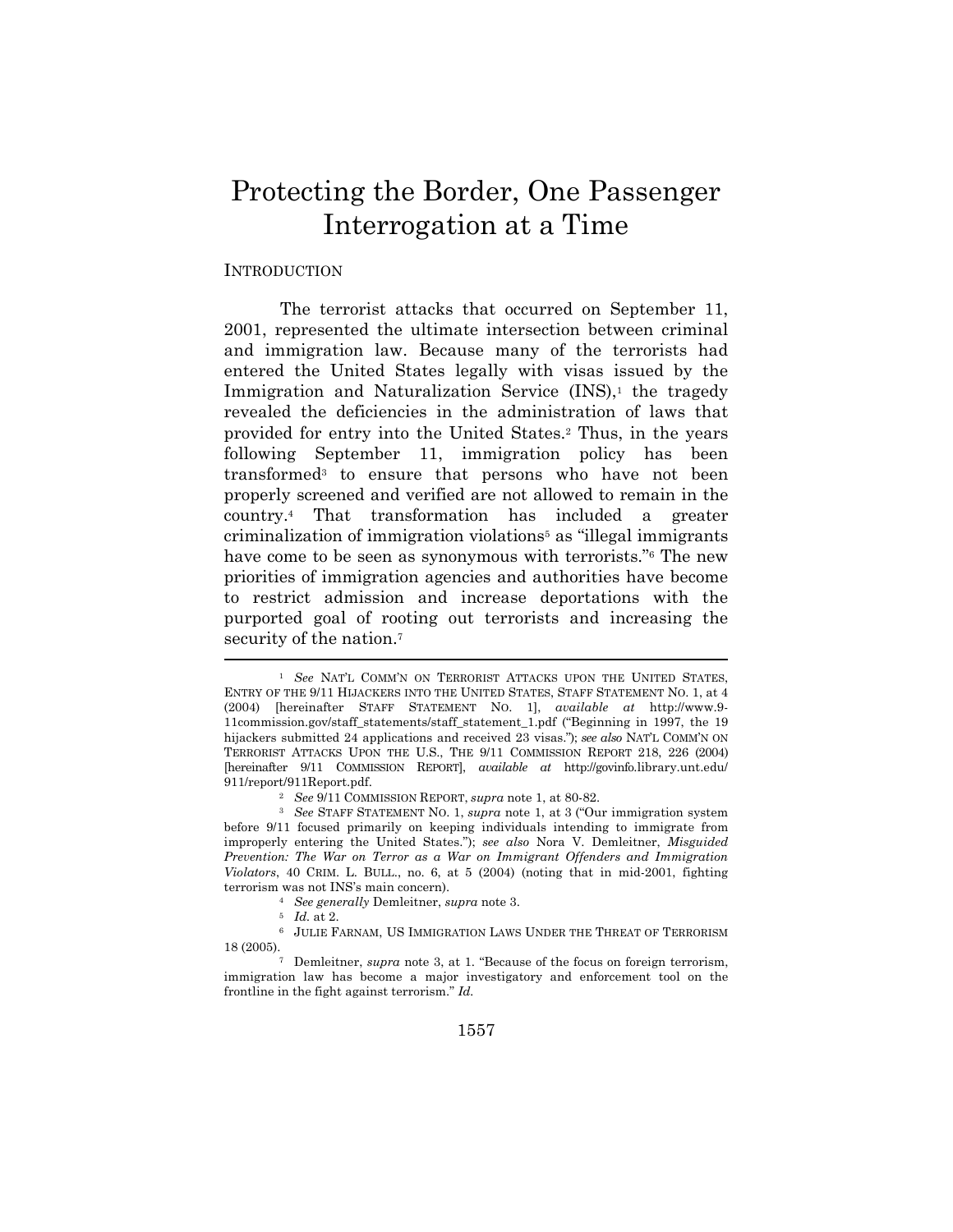Charged with fighting terrorism and increasing homeland security, immigration agencies and officials have seen their power strengthened and expanded. For years, immigration agents have been routinely boarding domestic trains and buses traveling within one hundred miles of the border and interrogating passengers about their citizenship status and requesting their immigration paperwork.8 Agents have arrested and detained thousands of passengers that did not have their immigration paperwork.9 Individuals who were detained were sent either to detention facilities or local prisons and county jails, and most were held there until they were able to post a bond.10

This purportedly legal practice—the Immigration and Nationality Act (INA) allows immigration officials to interrogate anyone they suspect of being an illegal alien<sup>11</sup> actually goes far beyond what Congress intended. Congress gave officials the authority to interrogate individuals in this way at the border, or close to the border, because of the greater need to investigate entrants into the United States.12 Instead, immigration officials have been using the authority of the INA to question and arrest passengers on domestic vessels that have not crossed a border and will not be crossing a border.<sup>13</sup> Further, the explanation of fighting terrorism and arresting recently entered illegal immigrants cannot be justified by this practice, as "the vast majority of those arrested . . . had been in

<sup>8</sup> Nina Bernstein, *Border Sweeps in North Reach Miles into U.S.*, N.Y. TIMES, Aug. 29, 2010, at A1, *available at* http://www.nytimes.com/2010/08/30/ nyregion/30border.html; Karen Branch-Brioso, *Border Patrol Checks Bus Boarders*, TAMPA TRIB. (May 4, 2008), http://www2.tbo.com/content/2008/may/04/040011/naborder-patrol-checks-bus-boarders-bus-riders-hi/; *see also* Kirk Semple, *Report Faults Border Patrol on Bus and Train Searches*, N.Y. TIMES, Nov. 8, 2011, at A27, *available at* http://www.nytimes.com/2011/11/09/nyregion/border-patrol-searches-faulted-in-newreport.html?\_r=1. 9 Bernstein, *supra* note 8; N.Y. CIVIL LIBERTIES UNION, FAMILIES FOR

FREEDOM & NYU SCH. OF LAW IMMIGRANT RTS. CLINIC, JUSTICE DERAILED: WHAT RAIDS ON NEW YORK'S TRAINS AND BUSES REVEAL ABOUT BORDER PATROL'S INTERIOR ENFORCEMENT PRACTICES 1, 4 (2011) [hereinafter NYCLU REPORT], *available at*  http://www.nyclu.org/publications/report-justice-derailed-what-raids-trains-and-busesreveal-about-border-patrols-interi. "[N]early all individuals arrested during transportation raids are detained by CBP without being screened for risk of flight, threat to the community, or other considerations . . . regardless of whether they are recent entrants apprehended at the border or have resided in the United States for years." *Id.* at 14.

<sup>10</sup> NYCLU REPORT, *supra* note 9, at 14-15. 11 8 U.S.C. § 1357(a) (2006).

<sup>12</sup> *See infra* Part II.A (discussing the "border-search exception," which allows officials greater leeway in investigating individuals when they arrive from outside the U.S. specifically because they are coming from outside the country). 13 Bernstein, *supra* note 8.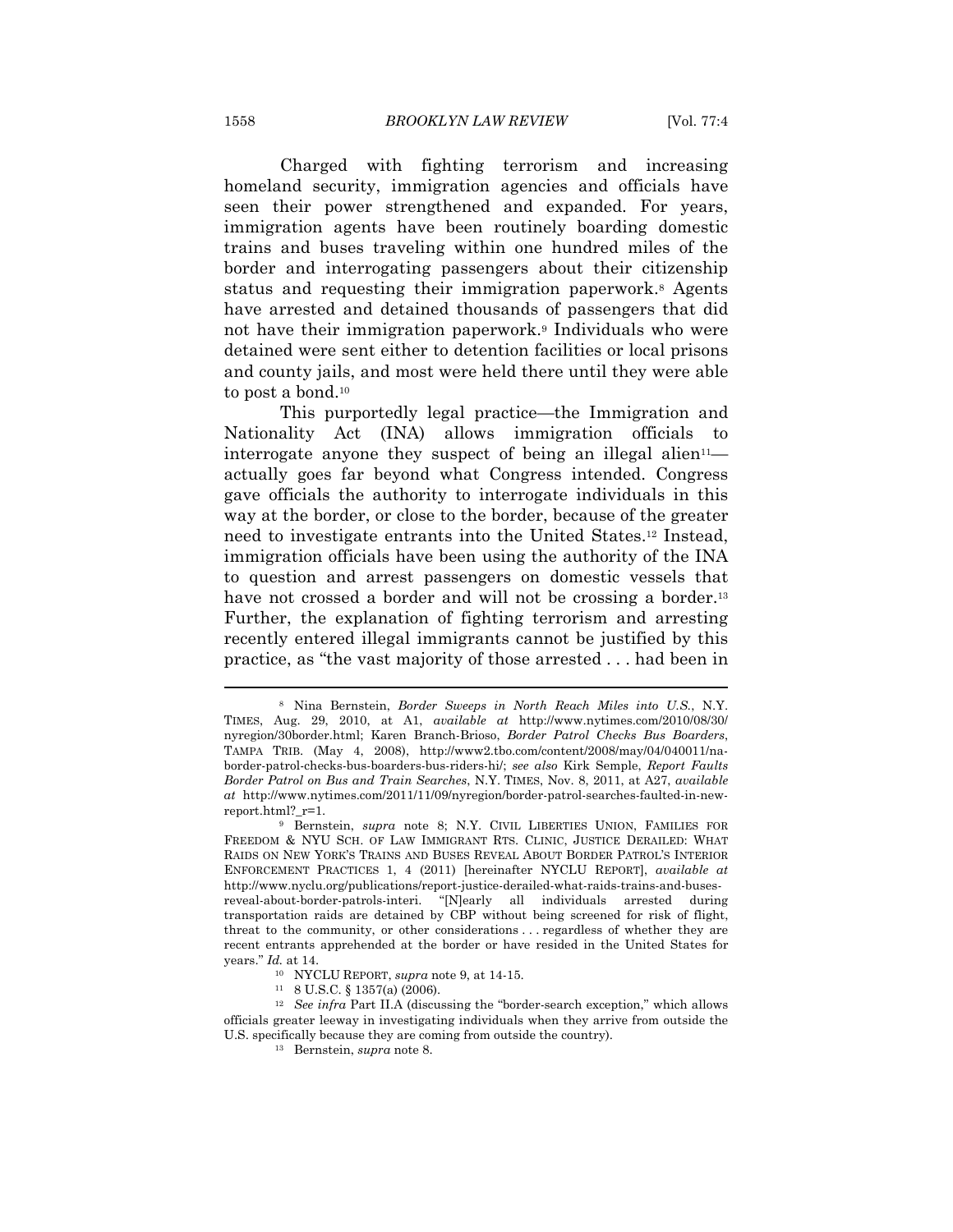the country for more than one year," and many had been in the country for more than three years.14

Immigration officials violate the Fourth Amendment when they interrogate random passengers in this way. In the seminal Fourth Amendment case *Terry v. Ohio*, the Supreme Court laid out the parameters of police officers' authority.15 The Court specifically stated that a seizure occurs when a police officer "restrains" an individual's ability to "walk away."16 An officer who has seized an individual must have reasonable suspicion to justify the intrusion.<sup>17</sup> The practice at issue here is a coercive display of police authority that constitutes a seizure, because the passengers do not feel free to refuse to respond.18 Under *Terry* and the Court's subsequent cases further defining a "seizure,"19 immigration officers must have reasonable suspicion or probable cause to carry out their investigations.

This practice directly results from the post-September 11 expansion in immigration officials' powers, which gives agents unprecedented authority under the official purpose of fighting terrorism.20 However, the post-September 11 policies have resulted in almost no arrests for the actual crime of terrorism.21 On the other hand, the lives of individuals who have been in the United States for years have been unjustifiably disturbed; in many instances, the consequences for individuals questioned during these transportation checks are dire, since the INA permits mandatory detention for

 $\overline{a}$ 

(3d ed. 2006) (The authors note that "the war on terrorism, at least at home, has netted almost no actual terrorists." Specifically, the authors write that although "[t]he Justice Department boasts that its terrorism investigations have led to more than 300 criminal indictments [and] over 100 convictions," the vast majority of those convictions have been "for minor charges, *not* terrorism." Further, "few of the government's indictments charge actual terrorism."); s*ee also* Demleitner, *supra* note 3, at 1 ("[S]o far these special measures have yielded few tangible results."); CONSTITUTION PROJECT, THE USE AND ABUSE OF IMMIGRATION AUTHORITY AS A COUNTERTERRORISM TOOL: CONSTITUTIONAL AND POLICY CONSIDERATIONS 1 (2008), *available at* http://www.constitutionproject.org/pdf/ Immigration\_Authority\_As\_A\_Counterterrorism\_Tool.pdf ("As the bipartisan 9/11 Commission's staff found, there is no evidence that the post-September 11 immigration initiatives targeted at Arabs and Muslims succeeded in identifying any actual terrorists.").

<sup>14</sup> NYCLU REPORT, *supra* note 9, at 8-9; *see also* Bernstein, *supra* note 8. 15 392 U.S. 1 (1968).

<sup>&</sup>lt;sup>17</sup> See id. at 20-21.

<sup>18</sup> *See infra* Part III.A; *see also* United States v. Mendenhall, 446 U.S. 544, 552 (1980) ("Only when the officer, by means of physical force or show of authority, has in some way restrained the liberty of a citizen may we conclude that a 'seizure' has occurred.").<br><sup>19</sup> See infra Part III.A.<br><sup>20</sup> See infra Part I.<br><sup>21</sup> DAVID COLE & JAMES X. DEMPSEY, TERRORISM AND THE CONSTITUTION 232-34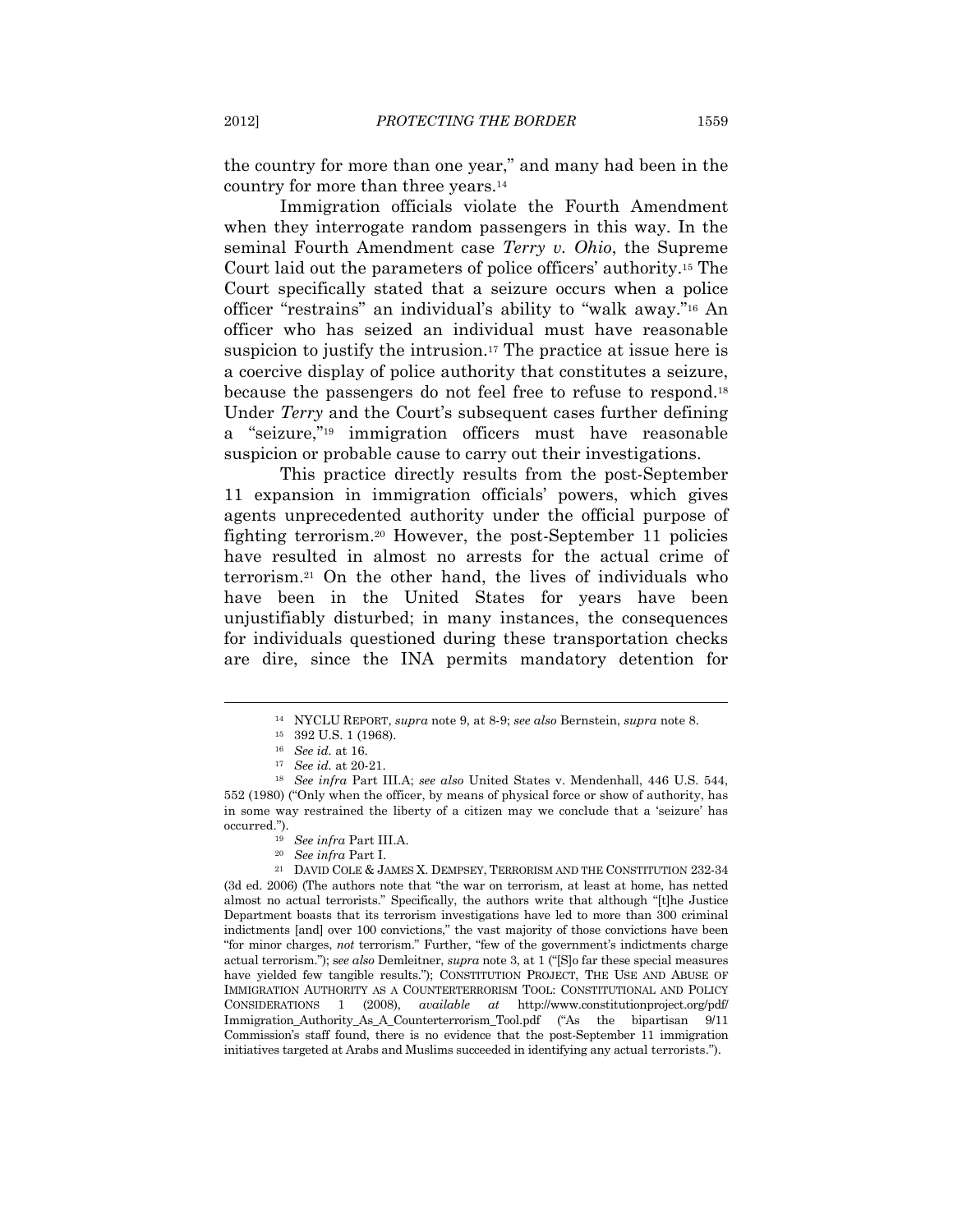individuals with questionable status $22$  and possibly immediate deportation without judicial review.23 These actions are troubling because the courts,<sup>24</sup> the INA,<sup>25</sup> and the current administration recognize that some immigrants, even those in the country illegally, deserve certain protections. Recently, the Obama administration has stated that it will focus on deporting convicted criminals and individuals who pose national security risks rather than illegal immigrants with no criminal records.26 Additionally, Senator Richard J. Durbin has sponsored legislation called the Development, Relief, and Education for Alien Minors Act of 2010 (the DREAM Act) that would provide a path to citizenship for certain young illegal immigrants who came to the United States as children.<sup>27</sup> Thus, the Obama administration and even members of Congress have recognized that although individuals may be in the country illegally, their ties to the United States may afford them greater protection from intrusion and seizure than first-time entrants or suspected terrorists.

<sup>25</sup> The INA's cancellation of removal procedures are arguably a recognition by Congress that individuals who have lived in the U.S. for many years and have established ties to the country may, in certain instances, gain permanent resident status and repose. *Cf.* 8 U.S.C. § 1229b. 26 Julia Preston, *U.S. to Review Cases Seeking Deportations*, N.Y. TIMES, Nov.

 $22 \quad 8 \text{ U.S.C.} \$   $1225(b)(1)(B)(iii)(IV)$  (2006).

<sup>23</sup> *See* U.S. COMM'N ON INT'L RELIGIOUS FREEDOM, ANNUAL REPORT 2007, at 58 (2007), *available at* http://www.uscirf.gov/images/AR\_2007/annualreport2007.pdf. 24 Historically, the Supreme Court has recognized that individuals who have

resided in the United States for some time are entitled to more procedural protections than first-time entrants. Landon v. Plasencia, 459 U.S. 21, 32 (1982) ("[O]nce an alien gains admission to our country and begins to develop the ties that go with permanent residence his constitutional status changes accordingly."); Yamataya v. Fisher, 189 U.S. 86, 100-01 (1903) (holding that an illegal alien, who "has become subject in all respects to" the jurisdiction of the United States and has become "a part of its population," is entitled to some due process protections).

<sup>17, 2011,</sup> at A1, *available at* http://www.nytimes.com/2011/11/17/us/deportation-cases-ofillegal-immigrants-to-be-reviewed.html?\_r=1&hp. In particular, this would indefinitely delay the deportation of individuals who entered the country illegally as children (and thus did not make the original choice to immigrate) and have since spent their lives in the United States Robert Pear, *Fewer Youths to Be Deported in New Policy*, N.Y. TIMES, Aug. 18, 2011, at A1, *available at* http://www.nytimes.com/2011/08/19/us/ 19immig.html?pagewanted=all. For one immigrant's personal account of coming to the United States as a child and living with no legal status, see Jose Antonio Vargas, *My Life as an Undocumented Immigrant*, N.Y. TIMES, June 22, 2011, (Magazine), at MM22, *available at* http://www.nytimes.com/2011/06/26/magazine/my-life-as-an-

<sup>&</sup>lt;sup>27</sup> David M. Herszenhorn, *Senate Blocks Bill for Young Illegal Immigrants*, N.Y. TIMES (Dec. 18, 2010), http://www.nytimes.com/2010/12/19/us/politics/ 19immig.html?sq=DREAM%20act&st=cse&adxnnl=1&scp=1&adxnnlx=1293375627 zGDKC/ZXQgn3ztzRZoOO5g. The Senate voted down the bill, in a vote by 55-41 in favor of the bill. *Id.*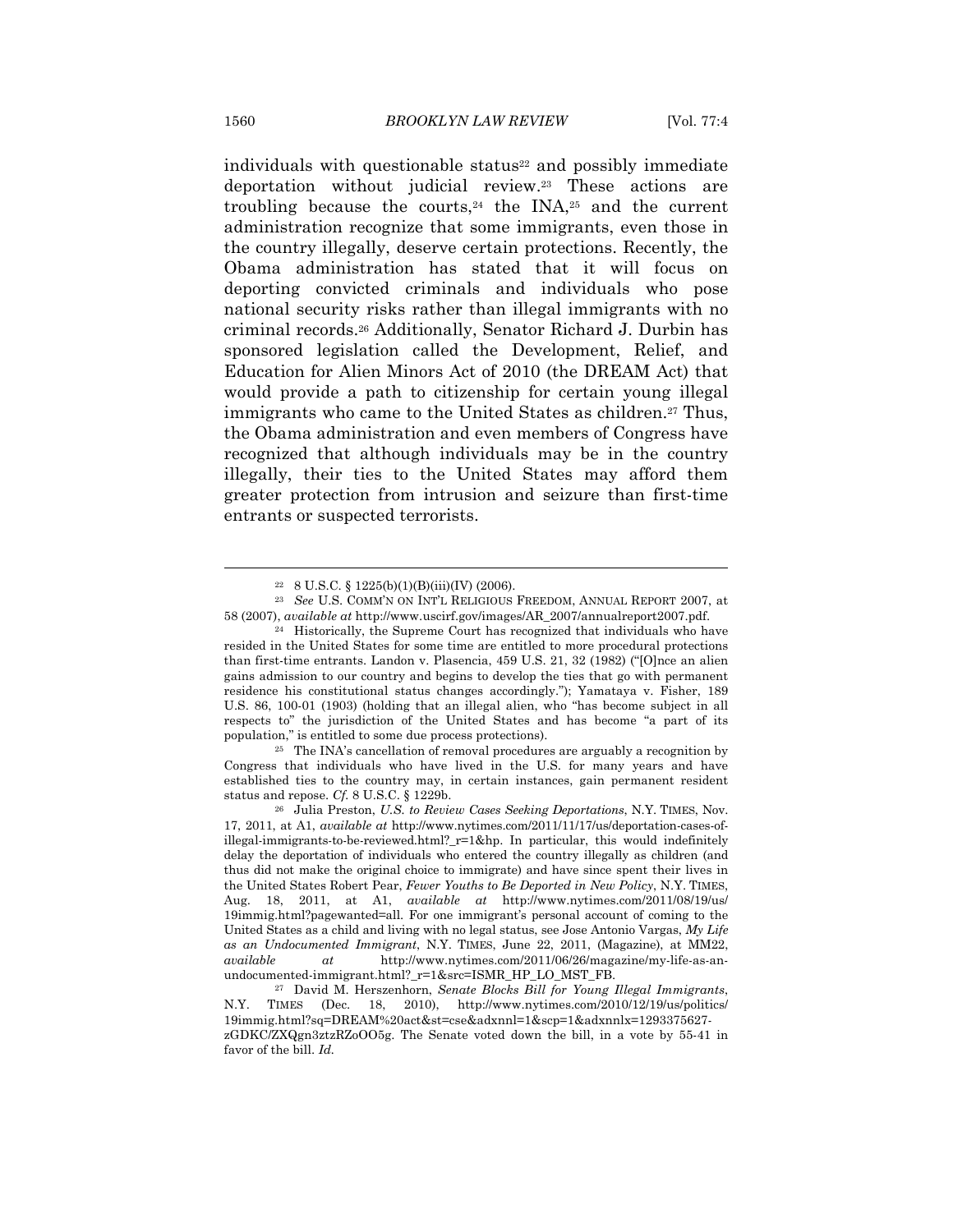In November 2011, three immigrant rights groups—the New York Civil Liberties Union, Families for Freedom, and the Immigrant Rights Clinic at New York University School of Law—released a report examining data of arrests that occurred during these "transportation raids" in upstate New York.28 The report found that these document checks "do little to protect the border, but they threaten constitutional protections that apply to citizens and non-citizens alike."29 In particular, the authors concluded that the majority of those arrested and detained were not recent border-crossers, agents violated "established arrest procedures," and anecdotal reports indicated that officers used racial profiling to pick out the individuals stopped and questioned.30 The report advocated ending this practice and putting in place more constitutional and procedural protections.31

In fact, the Border Patrol has taken some action to scale back the amount of random transportation checks that occur. In October 2011, the agency ordered field offices that were not near the southwest border to conduct checks in train and bus stations and airports only when "they have specific 'actionable intelligence' that there is an illegal immigrant there who recently entered the country."32 However, this order "has not been made public," and, as stated by a spokesman for the U.S. Customs and Border Protection, "does not amount to a change in policy."33 Additionally, Border Patrol Agents and their union, the National Border Patrol Council, have criticized the move.34 The union stated that the reduction in the number of transportation checks has "handcuff[ed] the effectiveness of Border Patrol agents."35 The union also alluded ominously to the September 11 attacks and stated, "A decade ago nineteen illegal aliens overstayed visas . . . which resulted in nearly 3,000 Americans losing their lives. This lesson must be lost on

<sup>28</sup> NYCLU REPORT, *supra* note 9. 29 *Id.* at 1. 30 *Id.* at 2. 31 *Id.* at 25. 32 *U.S. Relaxes Canadian Border Checks as Agents Are Told to Stop Searching Buses, Trains and Planes for Illegal Immigrants*, MAIL ONLINE (Oct. 30, 2011, 2:25 PM), http://www.dailymail.co.uk/news/article-2055204/US-relaxes-Canadian-border-checks-Routine-bus-train-plane-searches-stopped.html. 33 *Id.*

<sup>34</sup> *Id.*; Press Release, Nat'l Border Patrol Council, Border Patrol Curtails Transportation Checks with Increased Bureaucracy (Oct. 27, 2011) [hereinafter NBPC Press Release], *available at* http://www.nbpc.net/index.php?option=com\_content& task=view&id=367&Itemid=1. 35 NBPC Press Release, *supra* note 34*.*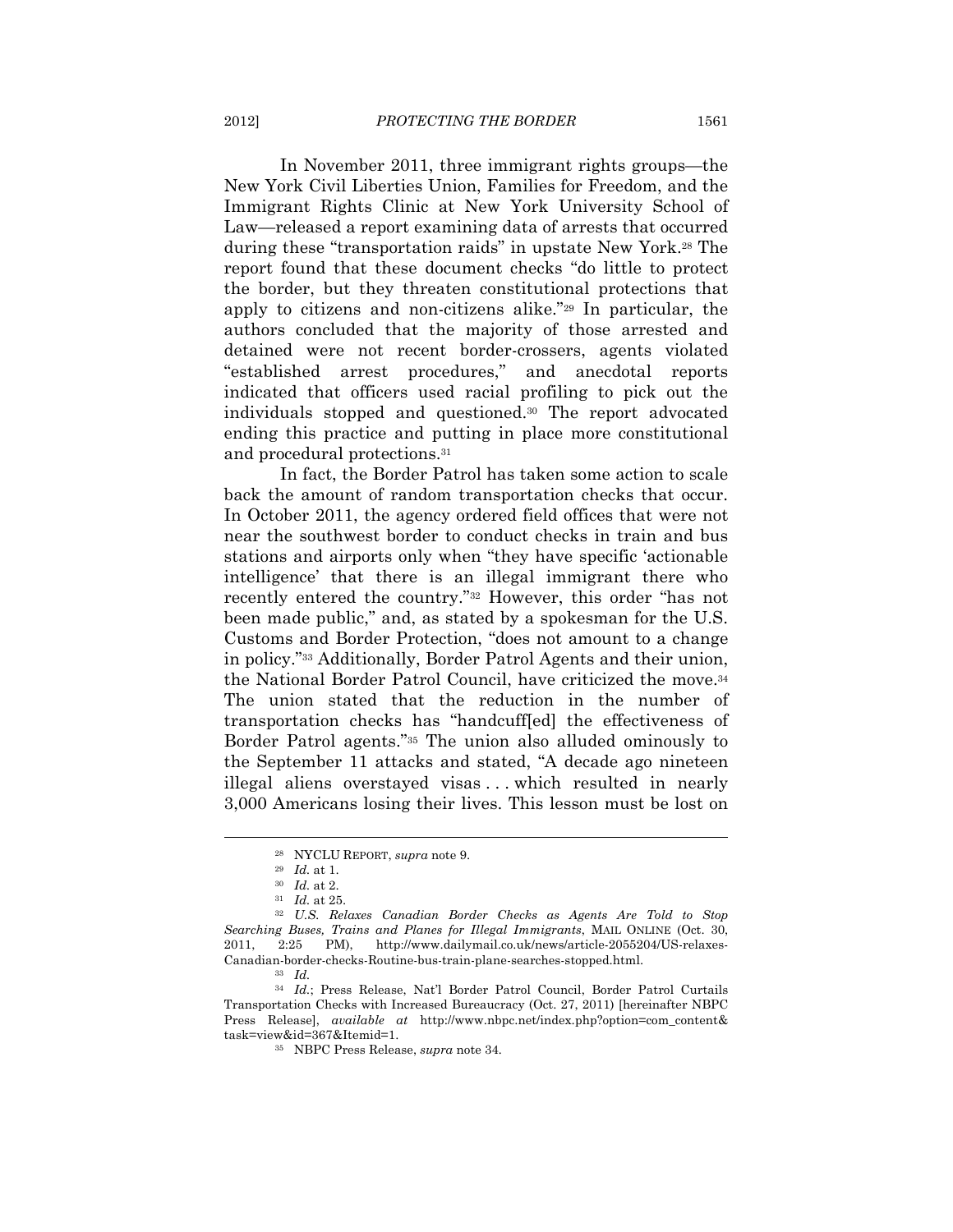those running the Border Patrol in Washington."36 Thus, although there has been a shift away from using transportation checks on domestic bus and train routes, no formal or official order has ended the practice, and there has been backlash.

As evident from the National Border Patrol Council's statement, illegal immigrants are still closely associated with terrorists, and until there is permanent action to curb the practice of transportation checks, they may continue to be used at any time. Therefore, Congress and the Department of Homeland Security (DHS), the agency responsible for border security and the training of Border Patrol agents, must take official action to curtail this practice. Congress should amend the INA to permit Border Patrol agents to question individuals only when they have reasonable, particularized suspicion that the passenger is either in the country illegally or may be a terrorist, and the DHS should provide ongoing training to its agents on administering this standard.

This note will analyze the Border Patrol's interrogation of passengers on domestic vessels under the Fourth Amendment and border search jurisprudence, and it will argue that the practice is unconstitutional under the Fourth Amendment. Therefore, this practice must be curtailed. Part I will discuss the structure of immigration authority and immigration law in the United States, including the changes in that structure after the September 11 attacks. Part II will discuss the law that defines the parameters of searches at the border and analyze whether this practice is illegal under that framework. Part III will discuss the general search and seizure law after *Terry* and argue that random requests for immigration documents of passengers on domestic vessels is both unconstitutional and based on unsound policy. Part IV will propose an amendment to the INA to curb this practice and a refinement of DHS training policy that would permit officers to question passengers only when they have individualized, reasonable suspicion to believe that the passenger is either an illegal alien or a terrorist.

Although protecting the nation from terrorism is an imperative objective, the Border Patrol's interrogation of domestic passengers does nothing to further that goal. On the other hand, this practice violates passengers' personal liberties in contravention of the Fourth Amendment. Because it is

<sup>36</sup> *Id.*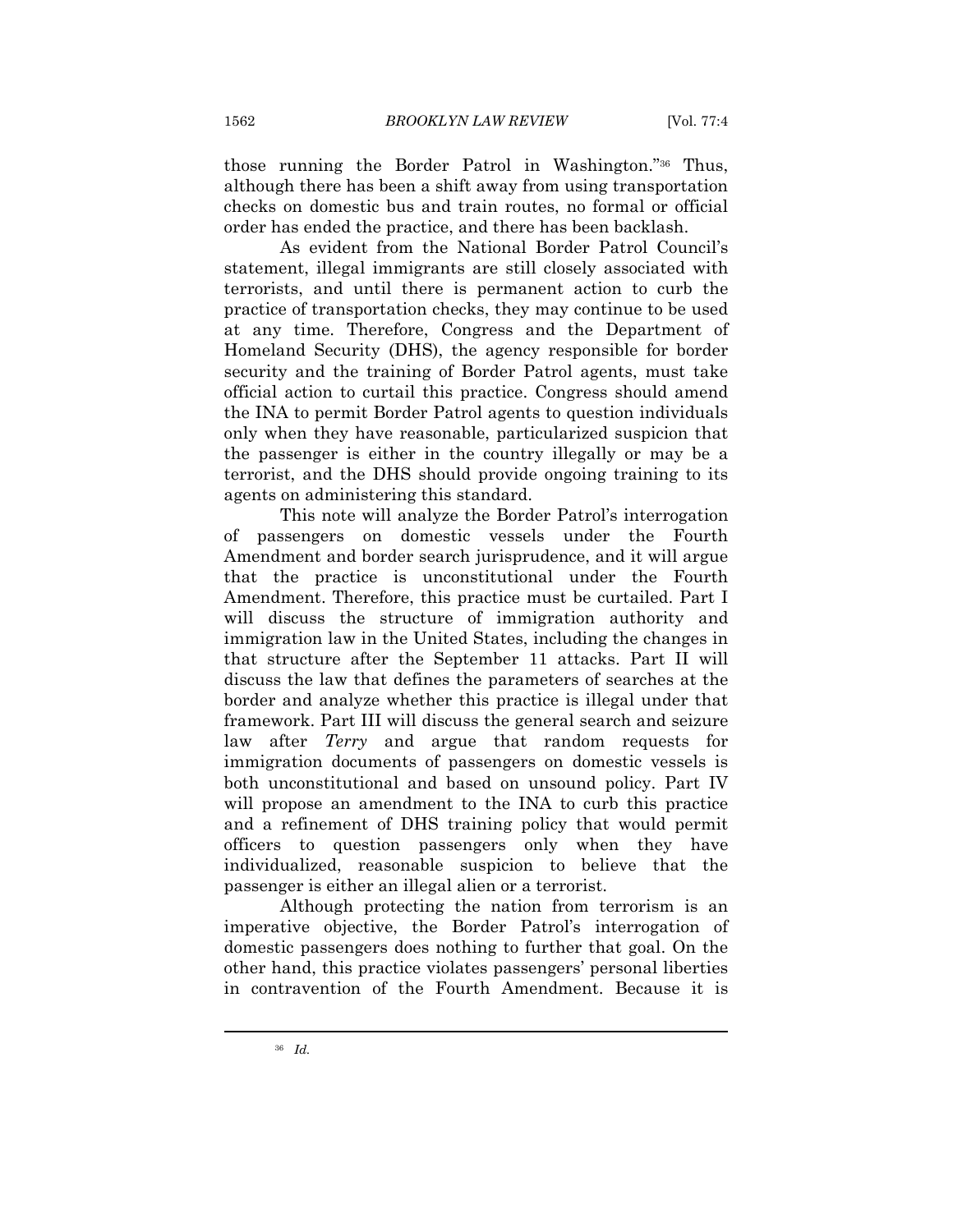unconstitutional and ineffective, Congress and the DHS should limit Border Patrol agents' authority.

#### I. CHANGES IN IMMIGRATION LAW AND POLICY AS A RESPONSE TO TERRORISM

Even before the attacks on September 11, Congress made changes to immigration law to deter and penalize illegal immigration.37 After September 11, however, the connection between immigration and terrorism became explicit and Congress acted to strengthen the police powers of immigration officials by increasing funds, personnel,38 and the jurisdiction in which they could interrogate and detain individuals suspected of being illegal immigrants.39 The changes in immigration law and policy after September 11 have led to the current policy of randomly stopping, interrogating, and detaining passengers on common carriers travelling on routes exclusively within the United States.

#### *A. Immigration Law Prior to September 11, 2001*

Before the massive changes wrought by the terrorist attacks on September 11, immigration officials were responsible for regulating "travel, entry, and immigration" into the United States.40 Congress charged the INS, the primary agency overseeing immigration, principally with preventing individuals from entering the country illegally41 and working in the United States without authorization.<sup>42</sup> Although the INS had a staff of about "9,000 Border patrol agents, 4,500 inspectors, and 2,000 immigration special agents,"43 the job function of these individuals was not framed in the context of national security.44 Instead, the INS had responsibility for the "controlled entry" of temporary visitors and the administration of programs that allowed non-citizens to become naturalized or to gain

<sup>&</sup>lt;sup>37</sup> See infra Part I.A.<br><sup>38</sup> See infra Part I.B.<br><sup>39</sup> See infra Part I.C.<br><sup>40</sup> 9/11 COMMISSION REPORT, *supra* note 1, at 383-84.<br><sup>41</sup> Marian L. Smith, *Overview of INS History*, *in* A HISTORICAL GUIDE TO THE U.S. GOVERNMENT 305, 308 (George T. Kurian ed., 1998). 42 *Id.* (The INS was charged with investigating and sanctioning corporate

employers who hired illegal immigrants, as well as the deportation of those illegal immigrants); Donald Kerwin & Margaret D. Stock, *The Role of Immigration in a Coordinated National Security Policy*, 21 GEO. IMMIGR. L.J. 383, 386 (2007). 43 9/11 COMMISSION REPORT, *supra* note 1, at 80. 44 *Id.* at 383-84.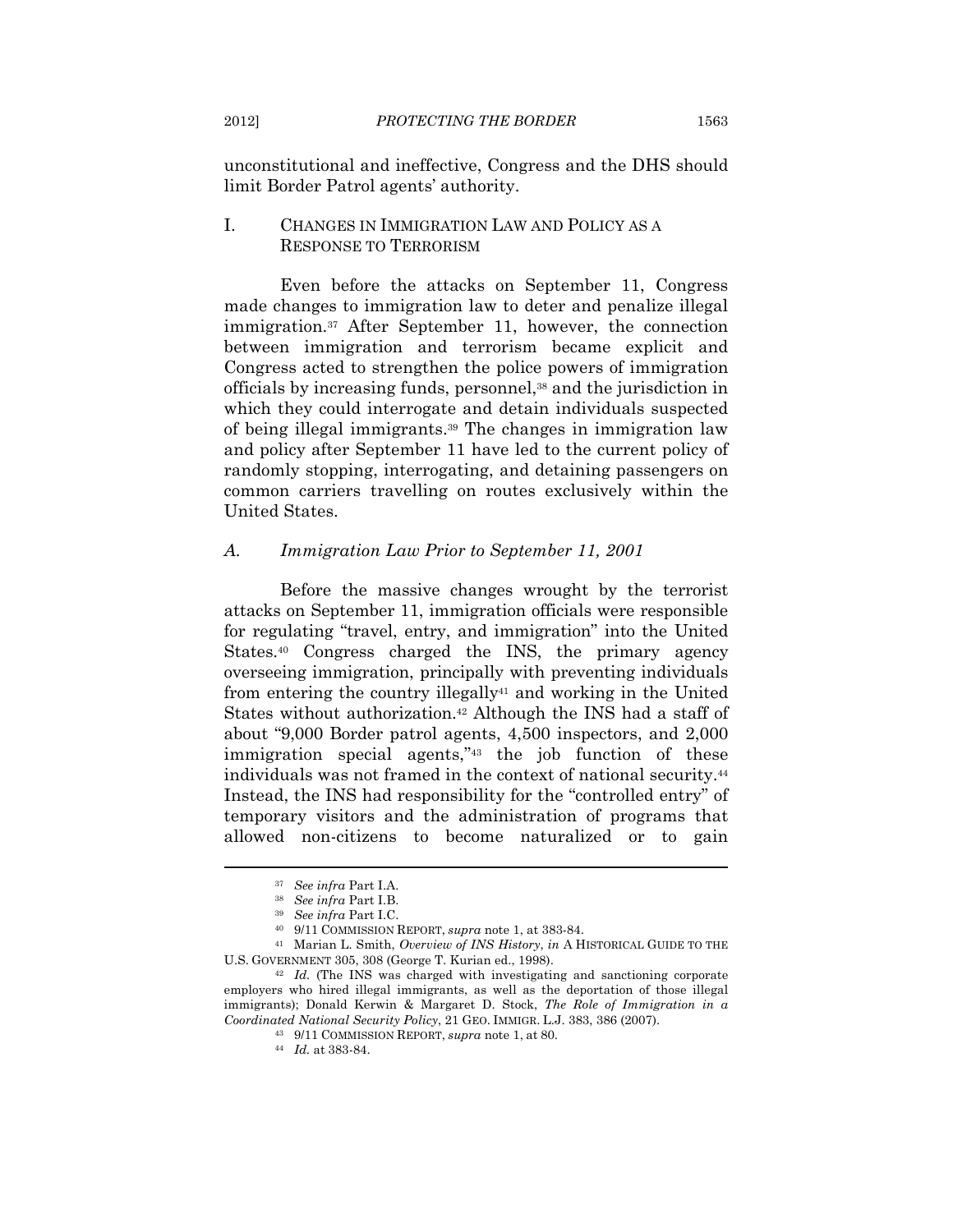permanent resident status.45 The INS's main enforcement function was to detect and remove aliens who had entered the country illegally or stayed past the expiration of their legal documents.46 Therefore, searching for terrorists was not the priority of the INS or its employees.47

The powers of the INS were defined by the INA.48 Since its enactment in 1952, Congress has amended the INA numerous times.49 The history of the INA—specifically the amendments enacted in the last twenty years—demonstrates the role that the ideals of fighting terrorism and national security have played in transforming immigration law to expand the power of immigration officials to find and remove certain individuals.

For instance, in 1996, following the 1993 bombing of the World Trade Center and the 1995 Oklahoma City bombing, Congress passed the Anti-Terrorism and Effective Death Penalty Act (AEDPA).<sup>50</sup> A reaction to the threat of terrorism,<sup>51</sup> the AEDPA broadened the law under which individuals could be denied entry based on their suspected connections to terrorism. Previously, the government had the burden of proving that the individual denied entry or facing deportation had "personally engaged" in terrorist activity.<sup>52</sup> Under the new Act, admissibility would be denied to any individual who was

<sup>&</sup>lt;sup>45</sup> Smith, *supra* note 41, at 308.<br><sup>46</sup> Id. An "alien" is "any person not a citizen or national of the United States." 8 U.S.C. § 1101(a)(3) (2006). A "nonimmigrant" is "[a]n alien who seeks temporary entry to the United States for a specific purpose." *Definition of Terms*, DEP'T HOMELAND SEC. (Sept. 10, 2009), http://www.dhs.gov/files/statistics/ stdfdef.shtm#0. This note will use the word "alien" interchangeably with "noncitizen." *See* COMM'N ON IMMIGRATION, AM. BAR ASSOC., REFORMING THE IMMIGRATION SYSTEM 1-6 n.10 (2010) [hereinafter ABA REPORT], *available at* http://new.abanet.org/ Immigration/PublicDocuments/aba\_complete\_full\_report.pdf.<br><sup>47</sup> 9/11 COMMISSION REPORT, *supra* note 1, at 81.<br><sup>48</sup> See REGINA GERMAIN, AILA'S ASYLUM PRIMER 24 (6th ed. 2010).<br><sup>49</sup> See Smith, *supra* note 41, at 305-08 (sum

immigration legislation from the late 1800s to the present); *Public Laws Amending the INA*, U.S. CITIZENSHIP & IMMIGR. SERVS., http://www.uscis.gov/portal/site/uscis/ menuitem.f6da51a2342135be7e9d7a10e0dc91a0/?vgnextoid=fa7e539dc4bed010VgnVC M1000000ecd190aRCRD&vgnextchannel=fa7e539dc4bed010VgnVCM1000000ecd190a RCRD&CH=publaw (last visited Jan. 24, 2012).<br><sup>50</sup> FARNAM, *supra* note 6, at 22-23.<br><sup>51</sup> Perhaps foreshadowing the legislative response to the September 11

attacks, AEDPA was enacted primarily in the shadow of the Oklahoma City Bombing. COLE & DEMPSEY, *supra* note 21, at 132. Immediately following the attack, "Members of Congress . . . felt tremendous pressure to pass antiterrorism legislation. It did not matter that the proposals in the president's initial bill were directed largely against international terrorism, while the Oklahoma bombing was the work of homegrown criminals." *Id.*

<sup>52</sup> *Id.* at 143.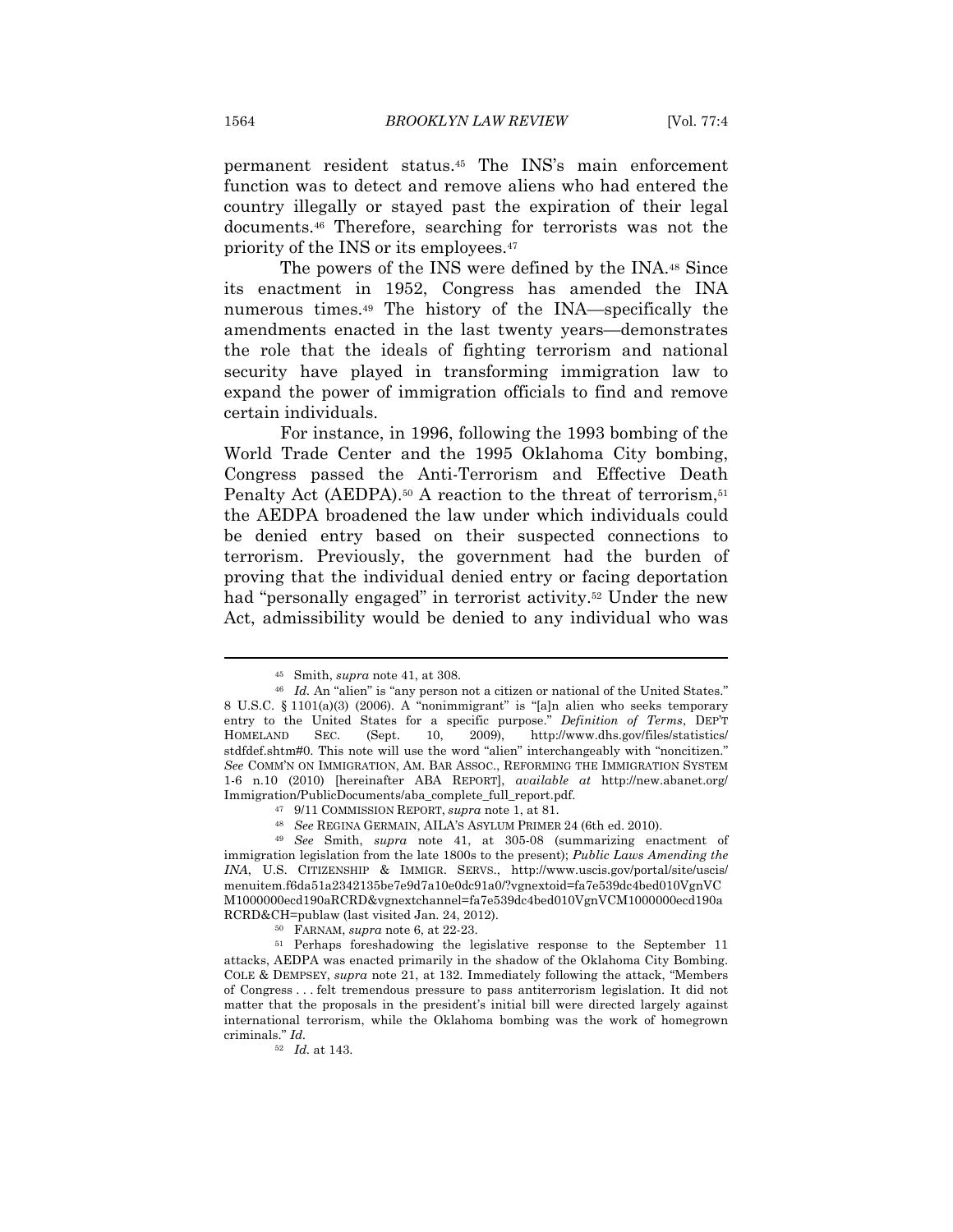found to be "a representative" or a "member" of a terrorist organization.53 Thus, the new law took away the requirement of individual responsibility and instead denied entry to individuals based merely on their suspected associations with terrorist groups.54

Following the passage of the AEDPA, Congress passed the Illegal Immigration Reform and Immigrant Responsibility Act of 1996 (IIRIRA)<sup>55</sup> to more forcefully address the problem of illegal immigration into the United States,<sup>56</sup> which was linked to terrorism. "IIRIRA was a major overhaul of the entire INA"57 that "drastically changed the landscape of immigration law."58 The IIRIRA made significant changes to immigration enforcement both at the borders and in the country's interior. In particular, the Act authorized the Attorney General to

<sup>53</sup> Antiterrorism and Effective Death Penalty Act of 1996, Pub. L. No. 104- 132, § 411, 110 Stat. 1214 (1996) (codified at 8 U.S.C. § 1182(a)(3)(B)(i)(IV-V)). 54 COLE & DEMPSEY, *supra* note 21, at 143 (arguing that AEDPA substituted

the requirement of a "personal connection to terrorist activity" for "guilt by association," which is otherwise prohibited by the First Amendment). 55 Illegal Immigration Reform and Immigrant Responsibility Act of 1996,

Pub. L. No. 104-208, Div. C, 110 Stat. 3009-546 (1996) (codified as amended in scattered provisions of 8 U.S.C. § 1101) [hereinafter IIRIRA]. 56 *See* H.R. REP. NO. 104-879, at 95 (1997). In its report on the history of the

enactment of the IIRIRA, the Judiciary Committee characterized the state of illegal immigration, at the time, as such:

<sup>[</sup>M]ore than 4 million illegal aliens resided in the United States at the start of the 104th Congress, with an average net increase each year of 300,000; approximately half of these illegal residents had arrived with legal temporary visas and had overstayed; each year, tens of thousands of illegal aliens were ordered deported but were not removed from the United States due to lack of resources and legal loopholes; and the legal immigration system failed to unite nuclear families promptly, encouraged the "chain migration" of extended families, and admitted the vast majority of immigrants without regard to their level of education, job skills, or language preparedness.

*Id.* The Committee further noted that the immigration laws prior to the IIRIRA,

<sup>[</sup>C]ontributed to the problems we now face by failing to set clear priorities for our immigration system, and failing to provide tough sanctions against those who violate our immigration laws. In addition, these laws failed to treat migration as a comprehensive phenomenon, and failed to make the tough choices on priorities that would restore credibility both to our systems of admitting legal immigrants and deterring, apprehending, and removing illegal immigrants. More fundamentally, the law failed to provide adequate resources and enforcement tools to the Immigration and Naturalization Service (INS) to carry out its critical functions.

*Id.* 

<sup>57</sup> Scott Aldworth, Note, *Terror Firma: The Unyielding Terrorism Bar in the Immigration and Nationality Act*, 14 LEWIS & CLARK L. REV. 1159, 1167 (2010). 58 FARNAM, *supra* note 6, at 30.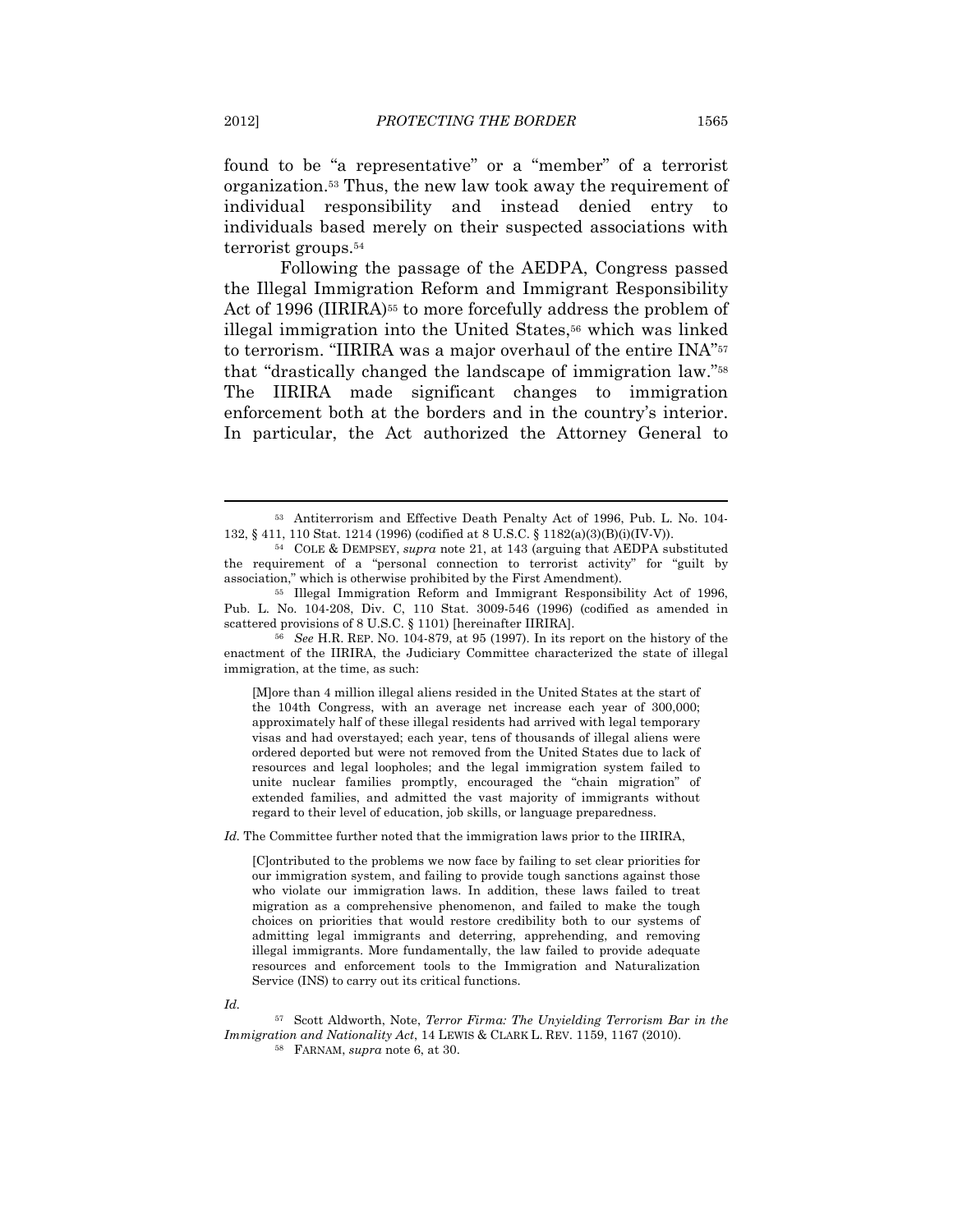substantially increase the number of border patrol agents,<sup>59</sup> install additional physical barriers and roads in the vicinity of the U.S. border, and buy any additional equipment necessary to stop illegal immigration.60 Further, the IIRIRA included changes to the procedures for inspecting, detaining, and removing aliens.61 For example, the Act established "expedited removal," under which an individual in certain circumstances could be deported without judicial review,<sup>62</sup> and mandated the detention of individuals facing expedited removal.63

Thus, even before September 11, Congress responded to the fear of terrorism by targeting illegal immigration—it expanded the money and resources given to the INS, broadened the definition of which individuals could be deported and denied entry, and removed judicial review for deportation proceedings in certain cases. After September 11, the perceived tie between immigration and terrorism became even stronger, and Congress and the President responded accordingly.

#### *B. Immigration Law after September 11, 2001*

In 2005, "The 9/11 Commission Report" was released to the public.64 The National Commission on Terrorist Attacks

<sup>59</sup> IIRIRA § 101(a). Specifically, IIRIRA states that "[t]he Attorney General in each of fiscal years  $1997...[-] 2001$  shall increase by not less than 1,000 the number of positions for full-time, active-duty border patrol agents within the Immigration and Naturalization Service." *Id.* 60 *Id.* § 102(a). 61 *Id.* tit. III*.*; *see also* FARNAM, *supra* note 6, at 30-31

<sup>(&</sup>quot;IIRIRA . . . implement[ed] changes in border control, document fraud dealings, admissibility procedures, removal processes, asylum and refugee law, with implications for international students, and visas and consular procedures in general. This law is perhaps the biggest overhaul of the U.S.'s immigration system since the INA . . . ."). 62 8 U.S.C. § 1225(b)(1)(A)(i) (2006); *see* Ebba Gebisa, Comment, *Constitutional* 

*Concerns with the Enforcement and Expansion of Expedited Removal*, 2007 U. CHI. LEGAL F. 565, 565-66; *see also* FARNAM, *supra* note 6, at 36 ("Much of the controversy surrounding IIRIRA had to do with its expanded grounds for removal."); Ayelet Shachar, *The Shifting Border of Immigration Regulation*, 30 MICH. J. INT'L L. 809, 816-19 (2009); Shoba Sivaprasad Wadhia, *The Policy and Politics of Immigrant Rights*, 16 TEMP. POL. & CIV. RTS. L. REV. 387, 389-93 (2007).<br><sup>63</sup> 8 U.S.C. § 1225(b)(1)(B)(iii)(IV). The mandatory detention provision of the

IIRIRA has proven to be one of its most controversial aspects. *See generally* Nancy Morawetz, *Understanding the Impact of the 1996 Deportation Laws and the Limited Scope of Proposed Reforms*, 113 HARV. L. REV. 1936 (2000); *see also* Lenni B. Benson, *As Old as the Hills: Detention and Immigration*, 5 INTERCULTURAL HUM. RTS. L. REV. 11, 12 (2010) ("We use immigration law and detention as a weapon in the law's enforcement because we seek to control our border. . . . [O]ur 'border control' is person control and containment."). 64 Eric Lichtblau, *9/11 Report Cites Many Warnings About Hijackings*, N.Y.

TIMES (Feb. 10, 2005), http://www.nytimes.com/2005/02/10/politics/10terror.html? pagewanted=1&\_r=1.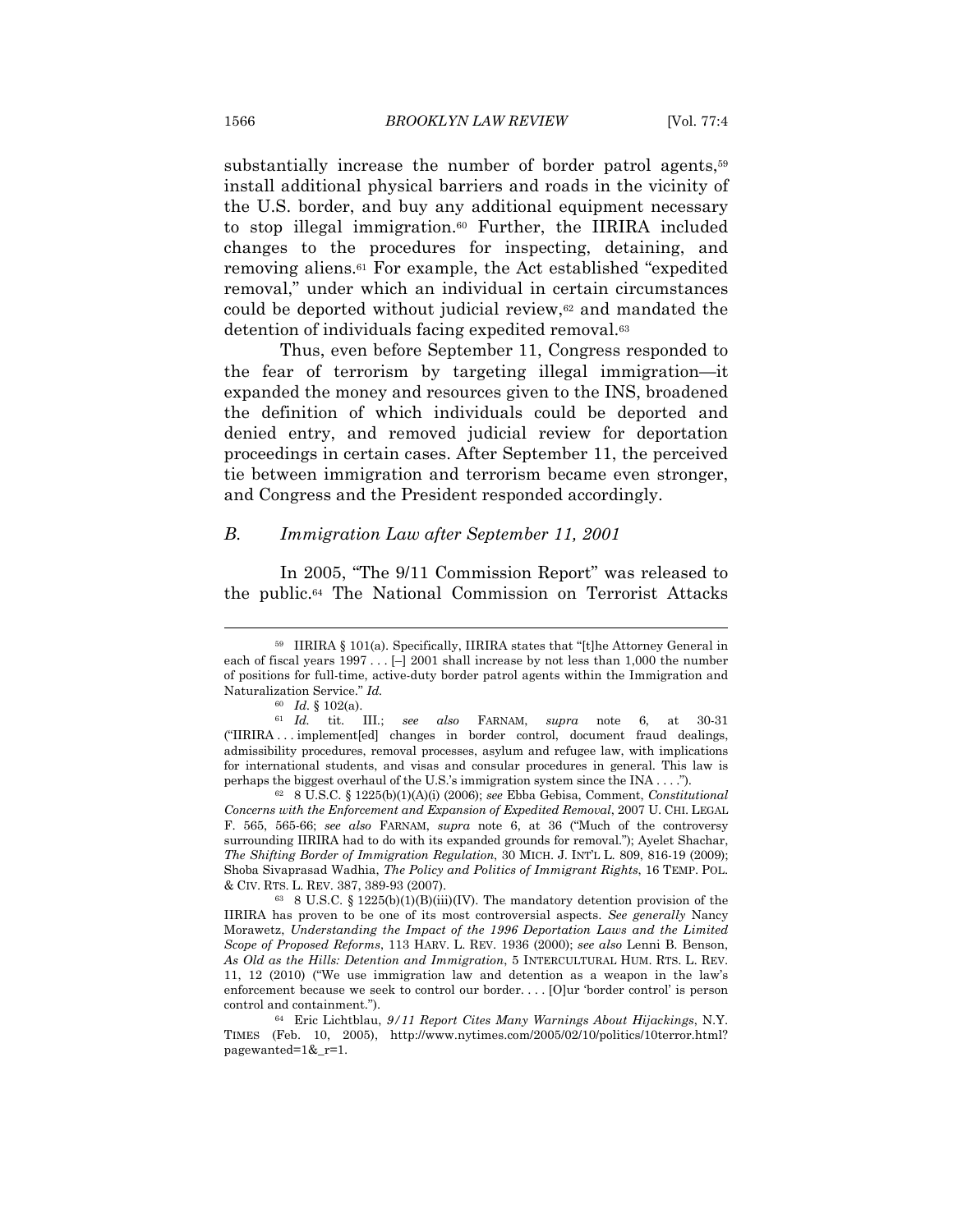upon the United States (the Commission), which had been created by Congress and the President to investigate the attacks,65 was highly critical of the INS.66 The Commission found that in the 1990s, the INS was "seriously hampered by outdated technology and insufficient human resources."67 As a result, the Commission concluded, the INS could barely handle its actual primary functions, much less be prepared to fight terrorism.68

In fact, before September 11, there was no U.S. government agency whose primary responsibility was analyzing the travel of foreign nationals to determine any potential terrorist threat.69 The Commission found this particularly troubling and noted, "For terrorists, travel documents are as important as weapons."70 In his testimony before the House Committee on the Judiciary shortly after the attacks, Attorney General John Ashcroft emphasized this point and stated, "The ability of alien terrorists to move freely across our borders and operate within the United States is critical to their capacity to inflict damage on our citizens and facilities."71 His statement made clear that immigration law would soon become a tool for detecting criminal terrorist activity.72

The Commission proposed the establishment of a new agency—the Department of Homeland Security (DHS)—to address the deficiencies in the U.S. immigration system that September 11 made painfully clear.73 The new department would be a consolidation of the multitude of government agencies that had previously been tasked, separately, with homeland security and immigration oversight.<sup>74</sup> The hope was

<sup>65 9/11</sup> COMMISSION REPORT, *supra* note 1, at XV. 66 *See id.* at 383-84. The Commission pointedly noted that, "[T]he routine operations of our immigration laws—that is, aspects of those laws not specifically aimed at protecting against terrorism—inevitably shaped al Qaeda's planning and opportunities." *Id.* at 384. 67 *Id.* at 80. 68 *Id.* at 384. 69 *Id.*

<sup>70</sup> *Id.*

<sup>71</sup> John D. Ashcroft, *A Clear and Present Danger*, *in* RIGHTS VS. PUBLIC SAFETY AFTER 9/11, at 3, 7 (Amitai Etzioni & Jason H. Marsh eds., 2003). 72 *See id.* at 4. Ashcroft stated that a goal of the DOJ would be to increase the

authority of the INS, as part of broader changes in "law enforcement." He thus placed the changes to immigration policy within the larger context of improving criminal law enforcement. *See id.* at 4-7.<br><sup>73</sup> *See generally* EXEC. OFFICE OF THE PRESIDENT, THE DEPARTMENT OF

HOMELAND SECURITY (2002) [hereinafter DHS PROPOSAL], *available at* http://www.dhs.gov/xlibrary/assets/book.pdf. 74 ELIZABETH C. BORJA, DEP'T OF HOMELAND SEC. HISTORY OFFICE, BRIEF

DOCUMENTARY HISTORY OF THE DEPARTMENT OF HOMELAND SECURITY 3 (2008) [hereinafter DHS BRIEF HISTORY], *available at* www.hsdl.org/?view&did=37027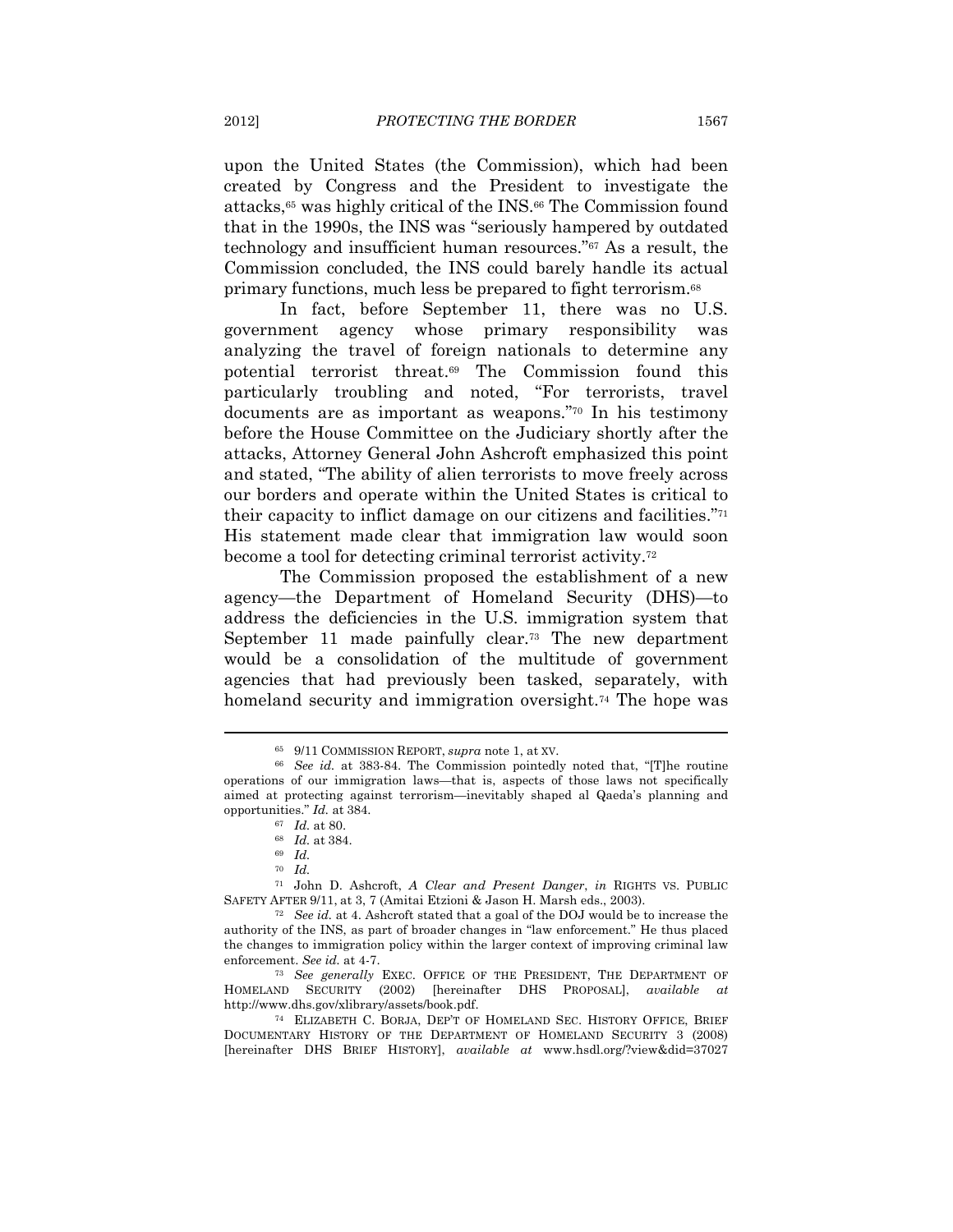that one department "that has no question about either its mission or its authority,"75 along with one "comprehensive national strategy" for fighting terrorism, would be better able to secure the nation.<sup>76</sup>

Thus, in November of 2002, President George W. Bush signed into law the Homeland Security Act of  $2002$ ,<sup> $\pi$ </sup> which established the DHS and directed that the Secretary of Homeland Security would run the department.78 Unlike the INS, the DHS had the primary purpose of fighting terrorism.79 The U.S. Government manual states that the DHS "leads the unified national effort to secure America. It will prevent and deter terrorist attacks and protect against and respond to threats and hazards to the Nation. The Department will ensure safe and secure borders, welcome lawful immigrants and visitors, and promote the free-flow of commerce."80 By its own mandate, the goal of the country's main immigration authority is to fight terrorism first and to welcome immigrants second.<sup>81</sup>

The DHS was created to unify the various immigration and homeland security functions that had previously been spread across different agencies.<sup>82</sup> Thus, the immigration departments of the DHS each have a specific function that combines immigration and law enforcement. These departments include the United States Citizenship and Immigration Services (USCIS), which establishes and administers immigration and

<sup>(&</sup>quot;Before the establishment of the Department of Homeland Security, homeland security activities were spread across more than 40 federal agencies and an estimated 2,000 separate Congressional appropriations accounts.").<br>
<sup>75</sup> DHS PROPOSAL, *supra* note 73, at 5.<br>
<sup>76</sup> DHS BRIEF HISTORY, *supra* note 74, at 4.<br>
<sup>77</sup> Id. at 7.<br>
<sup>78</sup> Homeland Security Act of 2002, Pub. L. No. 107-296,

<sup>2135 (</sup>codified at 6 U.S.C. §§ 111-12 (2012)). 79 DEP'T OF HOMELAND SEC., U.S. GOVERNMENT MANUAL 228 (2009-10),

*available at* http://www.gpoaccess.gov/gmanual/browse-gm-09.html; FARNAM, *supra*  note 6, at 53 ("Since  $9/11$ ... the priority of the United States government and the agencies that control immigration in this country... is protection.").

<sup>&</sup>lt;sup>80</sup> U.S. GOVERNMENT MANUAL, *supra* note 79, at 226. 81 In the section defining the mission of DHS, the Homeland Security Act of 2002 lists first and foremost that "[t]he primary mission of the Department is to . . . prevent terrorist attacks within the United States." Pub. L. No. 107-296, § 101(b)(1); *see also* ABA REPORT, *supra* note 46, at 1-5 ("DHS serves both an *enforcement function* . . . and a *service function* . . . ."). 82 DHS BRIEF HISTORY, *supra* note 74, at 3. For a list of the agencies that

became part of DHS, see *History: Who Became Part of the Department?*, DEP'T OF HOMELAND SEC., http://www.dhs.gov/xabout/history/editorial\_0133.shtm (last visited Jan. 24, 2012).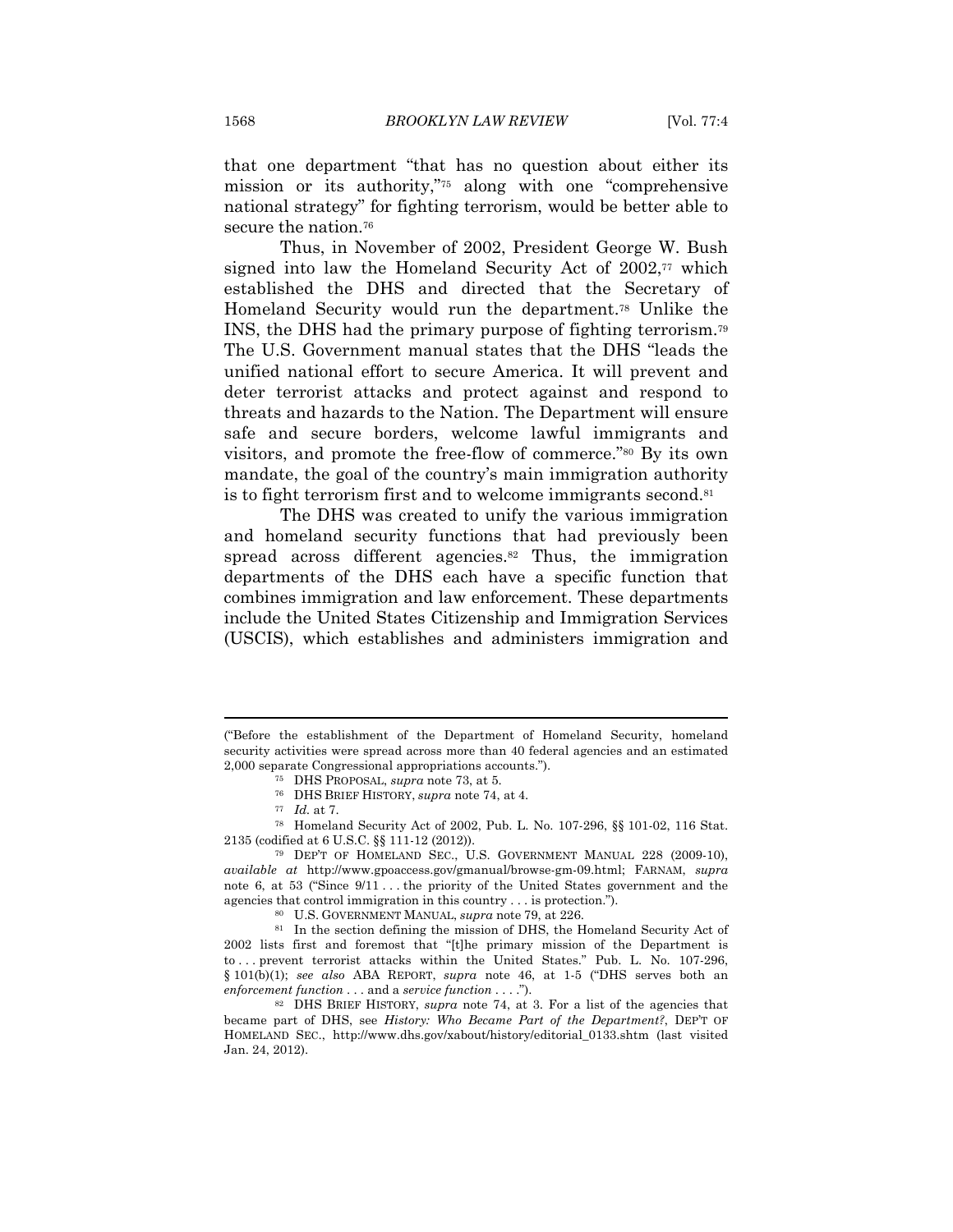naturalization policy;83 the United States Customs and Border Protection (CBP), which is responsible for securing the borders;84 and the United States Immigration and Customs Enforcement (ICE), which enforces immigration laws in the country's interior.85 Specifically, the CBP conducts inspections of arriving people and goods at ports of entries and is charged with "deterrence or apprehension of illegal immigrations" *between* ports of entry."86 Further, the Border Patrol is responsible for securing both the country's international land borders with Canada and Mexico, as well as the United States's coastal borders.87 The ICE, on the other hand, is charged with conducting investigations in the country's interior, as well as with the detention and removal of noncitizens.88 The three agencies work together to conduct the removal proceedings for noncitizens: the CBP and the ICE initially determine which individuals should be subject to removal proceedings, while the USCIS conducts the proceedings to determine whether these individuals should be granted legal status to remain in the United States.89

Additionally, after the September 11 attacks, Congress significantly increased the number of personnel and funds available to immigration authorities in every state along the northern border.90 In the Uniting and Strengthening America by Providing Appropriate Tools Required to Intercept and Obstruct Terrorism (PATRIOT) Act of 2001, Congress appropriated "such sums as may be necessary" to triple the number of Border Patrol personnel, Customs Service personnel, and INS inspectors.91 Further, the PATRIOT Act appropriates an additional \$50,000,000 to both the INS and the U.S.

<sup>83 &</sup>quot;USCIS is responsible for immigration benefit services . . . ." ABA REPORT, *supra* note 46, at 1-8. However, like the other DHS organizations, it is still tasked primarily with security enforcement. *Id.* at 1-8 n.35.<br><sup>84</sup> FARNAM, *supra* note 6, at 50.<br><sup>85</sup> OFFICE OF IMMIGRATION STATISTICS, DEP'T HOMELAND SEC., ANNUAL

REPORT: IMMIGRATION ENFORCEMENT ACTIONS: 2008, at 1 (2009), *available at* http://www.dhs.gov/xlibrary/assets/statistics/publications/enforcement\_ar\_08.pdf.<br><sup>86</sup> *Id.* (emphasis added).<br><sup>87</sup> *Id.* According to DHS, CBP secures over 9000 miles of land, including

<sup>&</sup>quot;approximately 7,000 miles of international land border with Canada and Mexico and 2,000 miles of coastal border." *Id.*

<sup>&</sup>lt;sup>88</sup> ABA REPORT, *supra* note 46, at 1-9.<br><sup>89</sup> *Id.* 90 Uniting and Strengthening America by Providing Appropriate Tools Required to Intercept and Obstruct Terrorism Act of 2001, Pub. L. No. 107-56, §§ 401- 02, 115 Stat. 272, 342-43 (2001) (codified as amended in scattered sections of 8 U.S.C.,  $15$  U.S.C.,  $18$  U.S.C.,  $22$  U.S.C.,  $31$  U.S.C.,  $42$  U.S.C.,  $49$  U.S.C.,  $50$  U.S.C.).  $^{91}$   $Id.$   $\S$   $402(1)\mbox{-}(3).$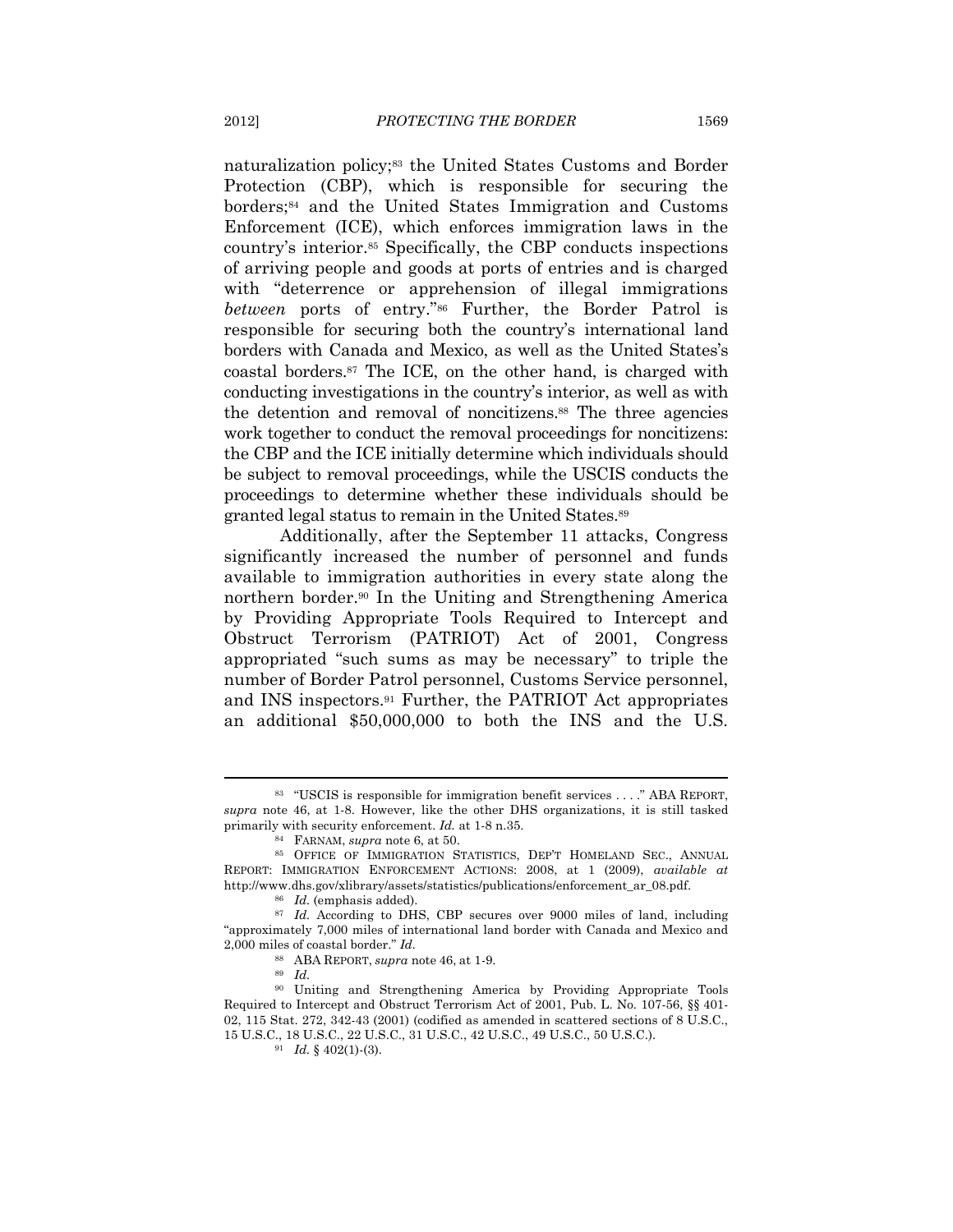Customs Service to improve and acquire any technology and equipment necessary to monitor the northern border.<sup>92</sup>

Since its creation in 2003,93 the CBP has grown into a major government operation. It currently employs more than 20,000 Border Patrol agents and has officers at more than 330 ports of entry.94 Further, the agency received \$10.1 billion in funding for fiscal year 2010.95 More than \$2 billion has been appropriated to border security, including personnel, infrastructure, and technology.96 These figures indicate that as the perceived link between immigration and terrorism has grown, Congress and the President have increased funds, personnel, and support to the DHS. That support has directly led to the expanded use of random document checks of passengers traveling domestically on public transportation.

#### *C. Internal Document Checks*

Policing immigration has become one of the government's primary methods for fighting terrorism and providing national security.97 Border Patrol agents have broad statutory authority to conduct investigations of individuals they suspect to be in violation of immigration laws. Currently, under the INA, immigration officials do not need a warrant to "interrogate any alien or person believed to be an alien as to his right to be or to remain in the United States,"98 arrest any alien they see illegally entering the United States or who they believe is in the country illegally and "is likely to escape before a warrant

<sup>92</sup> *Id.* § 402(4). 93 *Timeline*, U.S. CUSTOMS & BORDER PROTECTION, http://nemo.cbp.gov/opa/ timeLine\_04212011.swf (last visited Jan. 24, 2012). 94 *Securing America's Borders: CBP Fiscal Year 2010 in Review Fact Sheet*,

CBP.GOV (Mar. 15, 2011), http://www.cbp.gov/xp/cgov/newsroom/fact\_sheets/cbp\_ overview/fy2010\_factsheet.xml. 95 COMM. ON APPROPRIATIONS, U.S. HOUSE OF REPRESENTATIVES, FACT

SHEET: FY 2010 SUPPLEMENTAL APPROPRIATIONS: BORDER SECURITY, *available at* http://democrats.appropriations.house.gov/images/stories/pdf/dhs/Appropriations\_Fact\_ Sheet\_-\_Border\_Security\_Supplemental.pdf. 96<sup>9</sup> *Id.* 

<sup>97</sup> *See* Stephen H. Legomsky, *The New Path of Immigration Law: Asymmetric Incorporation of Criminal Justice Norms*, 64 WASH. & LEE L. REV. 469, 509 (2007) ("Perhaps no single development better exemplifies the public association of immigration and terrorism than the transfer of immigration functions to a Department whose defining mission is counter-terrorism."); Demleitner, *supra* note 3, at 9-12 ("[I]mmigration-related activities have been prosecuted as criminal violations but justified as anti-terrorism measures....It was  $9/11$  that made immigration...a national security issue.").<br><sup>98</sup> 8 U.S.C. § 1357(a)(1) (2006).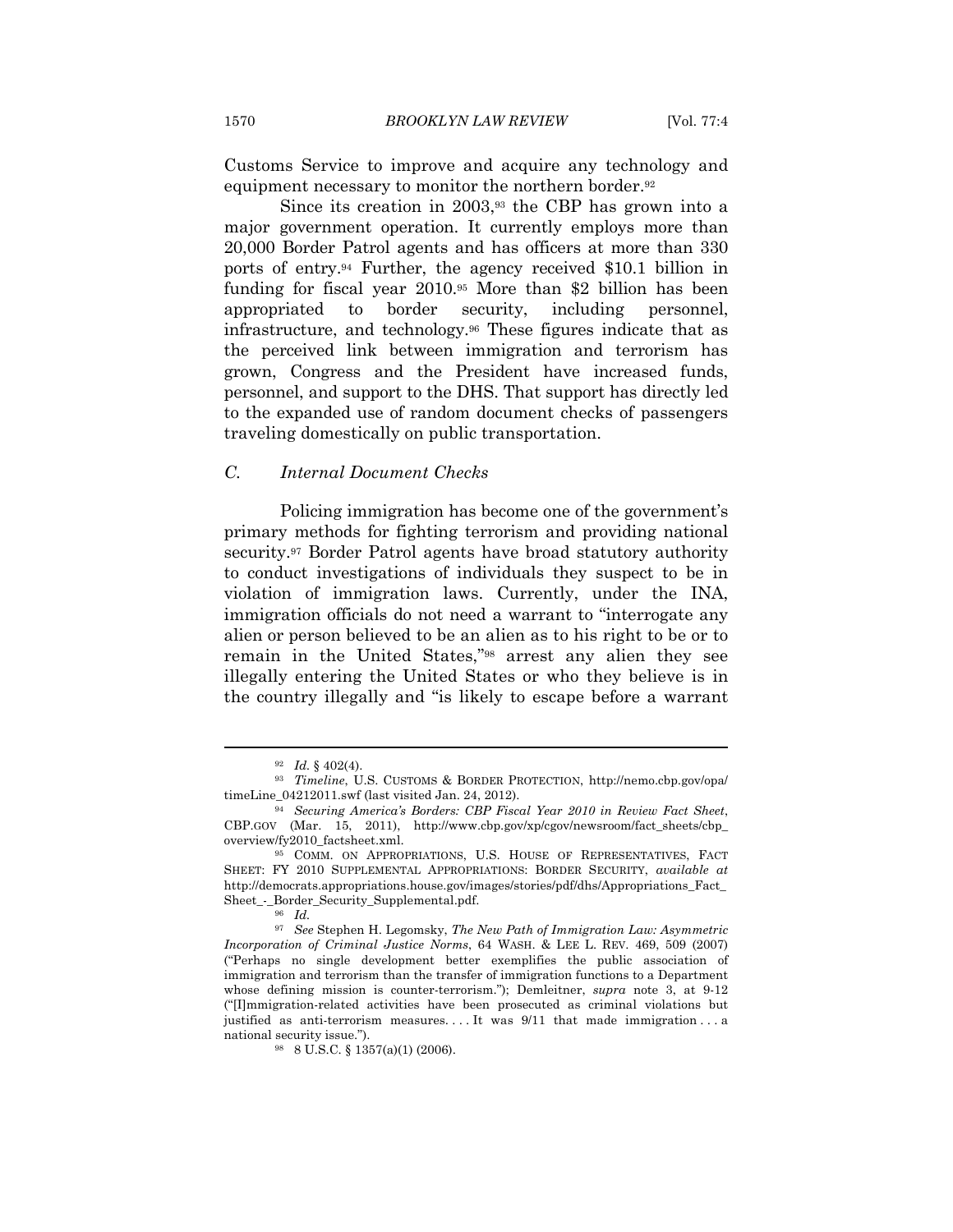can be obtained for his arrest,"99 and "to board and search for aliens any vessel . . . and any railway car, aircraft, conveyance, or vehicle" within a reasonable distance of a U.S. border.100 Beyond the border or its "functional equivalent," however, immigration officials must have at least reasonable suspicion to warrant an inquiry or a search.101 Nonetheless, following the general expansion of authority after the September 11 attacks, CBP agents have utilized this statutory grant of power to conduct random interrogations of passengers traveling domestically within the United States—that is, not at the border or its functional equivalent.102

CBP agents conduct inspections by boarding domestic trains, buses, and ferries traveling along domestic routes (meaning the vessels never cross the border) and inquiring about passengers' immigration status.103 At any given time, at least six uniformed officers, all armed, may board the vessel and—with no preface and no outright indication that the passenger may refuse to give their consent—ask passengers whether they are U.S. citizens.104 As one journalist observed, passengers "startled from sleep, simply stared, and the agents prompted them: 'State your citizenship for me, please, sir. What country were you born in?"<sup>105</sup> Border Patrol agents request the immigration documents of any passengers who are not U.S. citizens.106 Passengers without their documents are removed from the train and detained for further investigation and questioning, in full view of the other passengers.107

Though this practice is not widely publicized,<sup>108</sup> it is actually quite large in scope. In August 2010, Nina Bernstein of

<sup>99</sup> *Id.* § 1357(a)(2). 100 *Id.* § 1357(a)(3). *See infra* Part II.A (discussing how the INS has defined "reasonable distance"). 101 *See infra* Part II.A (discussing the Supreme Court's interpretation of this

statute as it applies to roving patrols at the border and beyond). 102 *See infra* Part II.B (arguing that the area where transportation checks

occur does not fall under the definition of the "functional equivalent" of the border). 103 Bernstein, *supra* note 8; Emily Bazar, *Some Travelers Criticize Border* 

*Patrol Inspection Methods*, USA TODAY (Oct. 2, 2008, 1:08 AM), http://www.usatoday.com/news/nation/2008-09-30-border-patrol-inside\_N.htm; Branch-Brioso, *supra* note 8. 104 Nina Bernstein, *When the Border Patrol Comes Aboard*, N.Y. TIMES CITY

ROOM BLOG (Aug. 30, 2010, 10:04 AM), http://cityroom.blogs.nytimes.com/2010/08/30/ when the border patrol comes aboard [hereinafter Bernstein II].<br>
<sup>105</sup> *Id.*; *see also* NYCLU REPORT, *supra* note 9, at 7.<br>
<sup>106</sup> Bernstein, *supra* note 8.<br>
<sup>107</sup> Bernstein II, *supra* note 104.<br>
<sup>108</sup> NYCLU REPORT, *s* 

<sup>(</sup>noting that "[d]omestic transportation checks are not mentioned in a report on" CBP's "northern border strategy").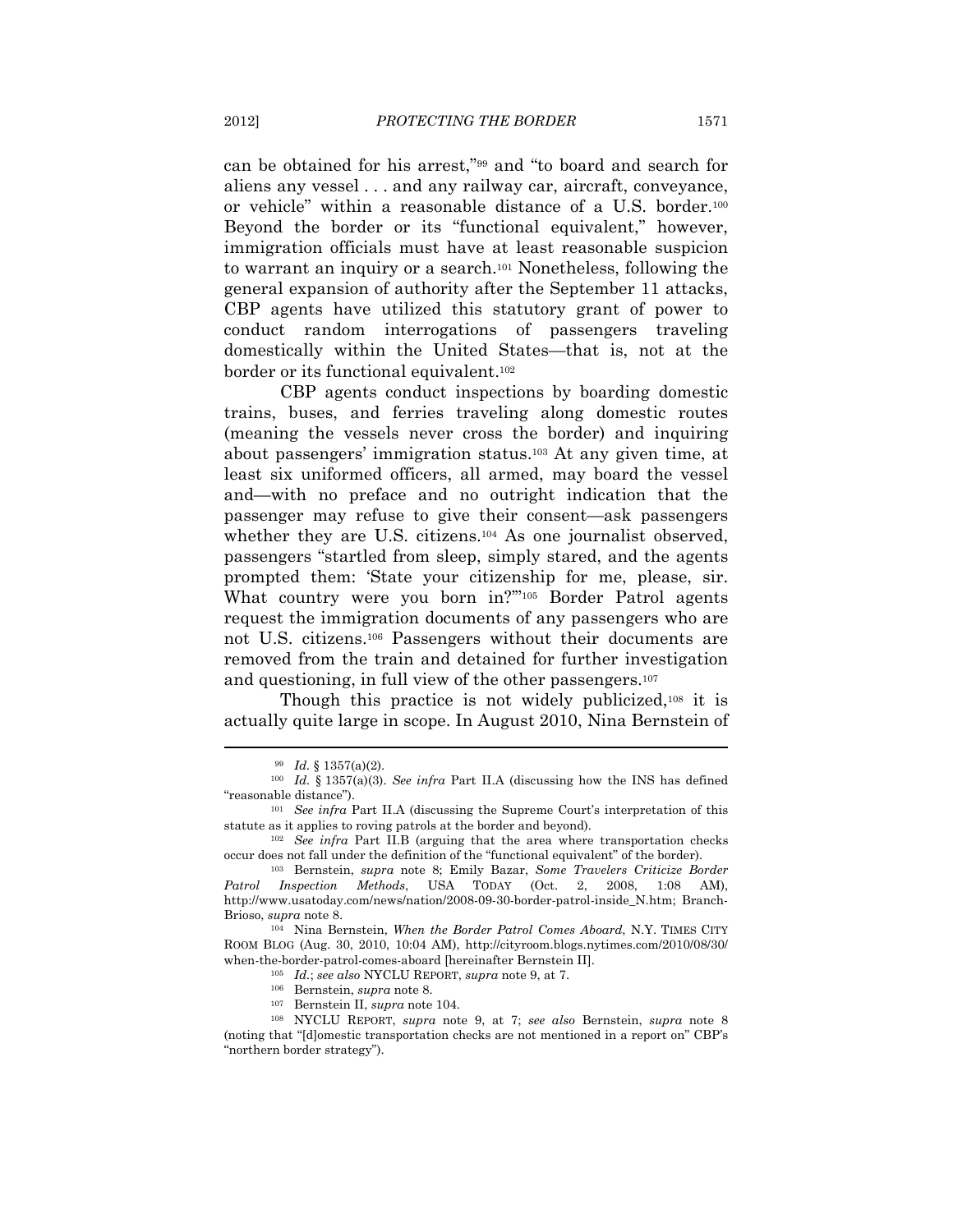the *New York Times* reported that each year, as a result of these transportation checks, hundreds of passengers on trains and buses traveling along the northern border are taken to detention—and placed in removal proceedings—because they do not have "satisfactory immigration papers" with them.109 Bernstein further suggested that such stops account for about 3000 arrests based on immigration violations each year.110 In 2008, in a similar report regarding transportation checks on domestic trains, buses, and ferries, *USA Today* reported that transportation checks in CBP's Buffalo sector resulted in the arrest of 1786 illegal immigrants.111 In the agency's New Orleans sector, 1754 illegal aliens were arrested on bus checks.<sup>112</sup>

These internal transportation checks have been "fueled by . . . an expanding definition of border jurisdiction"113 and justified primarily as a security measure to prevent terrorism.114 Further, immigration officials argue such checks are necessary on transportation near the border, because illegal immigrants would flee deeper into the interior after entering.115 The problem with this argument, however, is that CBP agents are boarding domestic carriers that have not crossed the border. The vast majority of those arrested and detained had resided in the United States for years—some had overstayed their visa status, were in the process of changing their status, or had actually been granted legal status already.116 Nancy Morawetz, a leading immigration scholar who

 $\overline{a}$ 

113 Bernstein, *supra* note 8; *see also* Shachar, *supra* note 62, at 811-19 (arguing that expedited removal is an example of how the definition of the "border" is changing—becoming "malleable and movable"—and "blurring the line between the perimeter and the interior"). <sup>114</sup> "Our mission is to defend the homeland, primarily against terrorists and

terrorist weapons,'" said the immigration official in charge of the Border Patrol station in Rochester, NY, where 1040 people were arrested in 2008, "95% of them from buses and trains." Bernstein, *supra* note 8. 115 A supervisory agent in Washington, D.C. explained CBP's policy by stating

that, "If you have someone attempting to illegally enter the United States, it's very unlikely that they're going to stay 15 yards from the international border . . . . We want to take a layered approach." Bazar, *supra* note 103 (internal quotation marks omitted). Similarly, an immigration official in Washington State argued that, "The first line of defense is on the immediate border . . . . We have to have a second line of defense."

Bazar, *supra* note 111 (internal quotation marks omitted).<br><sup>116</sup> NYCLU REPORT, *supra* note 9, at 6-11. The report further states that "Less" than 1 percent of those arrested had entered the United States within the last 72 hours." *Id.* at 10; *see also* Nadja Drost, *Heighted Security at U.S.-Canada Border Catching Few Terror* 

<sup>109</sup> Bernstein, *supra* note 8. 110 *Id.*

<sup>111</sup> Emily Bazar, *Border Patrol Expands Transportation Checks*, USA TODAY (Oct. 1, 2008, 12:35 PM), http://www.usatoday.com/news/nation/2008-09-30-borderpatrol-checks\_N.htm. The Buffalo sector covers about 400 miles of border. *Id.* 112 *Id.* The New Orleans sector covers seven states. *Id.*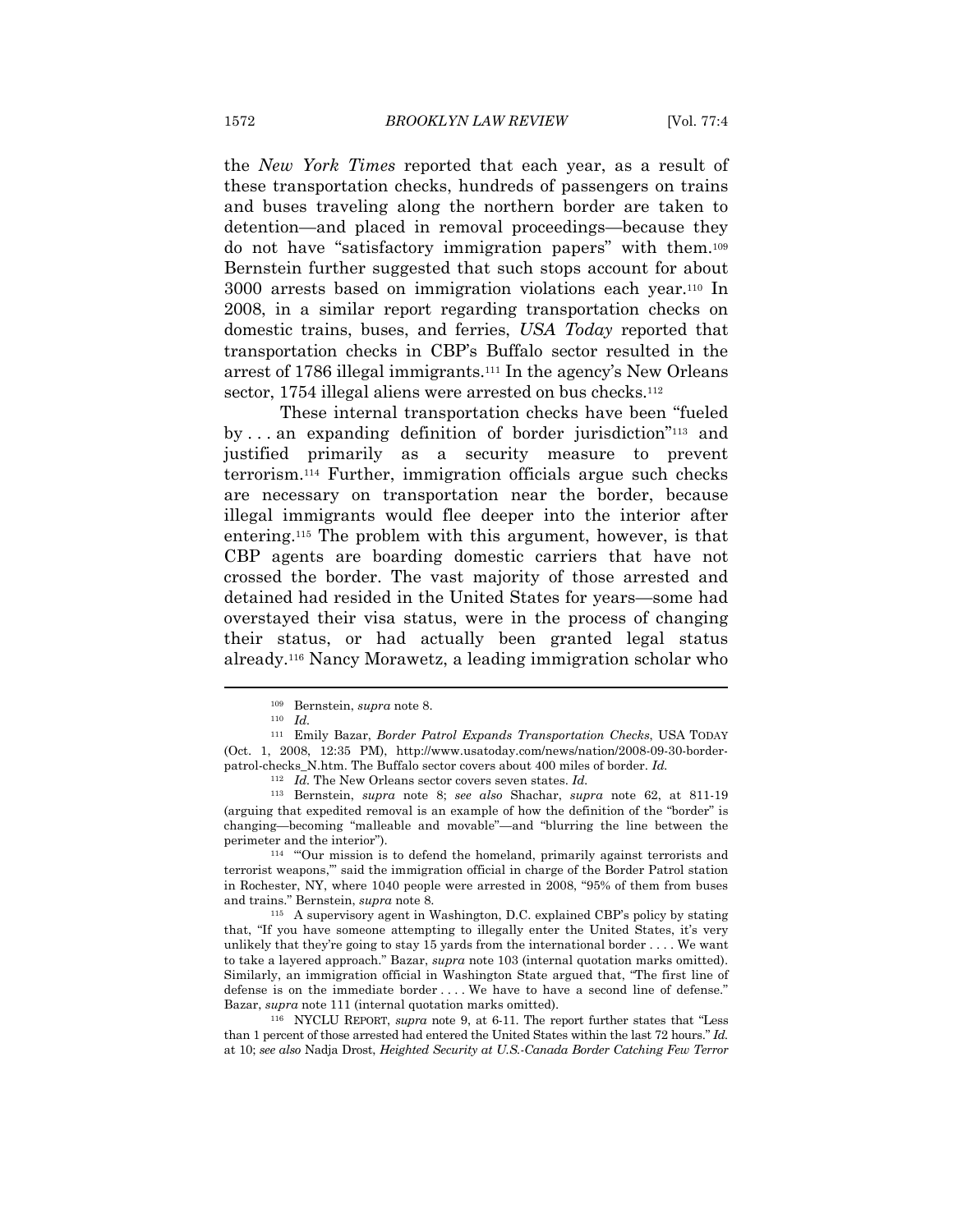supervises the NYU Immigrant Rights Clinic and is one of the authors of the NYCLU report, argues that while the expansion of the CBP's authority was meant to deal with "border security," it has actually become "interior enforcement to sweep up farmworkers and students."117

Such document checks have questionable utility for fighting terrorism as well. As a CBP public affairs officer stated, "If you look at our apprehensions, a small percentage have anything to do with terrorism . . . ."118 Ninety percent of the CBP's prosecutions in 2008 were for immigration—not criminal—violations.119 Thus, the government cannot justify transportation checks on domestic carriers either on the ground of detecting terrorism or finding illegal immigrants attempting to flee the border.

#### II. SEARCHES OF INDIVIDUALS AT THE BORDER

Immigration officials have the power to conduct searches and seizures at the border through a long-standing exception to the Fourth Amendment known as the "bordersearch exception."120 Under this doctrine, officials may search anyone crossing the border or its "functional equivalent" without a warrant, and in some cases without reasonable suspicion or probable cause, for the sole reason that those individuals have entered the country from elsewhere.121 The Supreme Court has held that interrogations conducted by immigration officials beyond the border or its "functional equivalent" are subject to normal Fourth Amendment requirements: they must be supported by reasonable suspicion or probable cause, since the reasons for the "border-search exception" no longer apply.122 In the INA, Congress granted much broader discretion to immigration officials to stop and inquire about individuals' immigration status.123 However, as the Supreme Court noted in *Almeida-Sanchez v. United States*,

*Suspects*, IMMIGR. WATCH CAN. (Apr. 19, 2009), http://www.immigrationwatchcanada.org/ 2009/04/19/heightened-security-at-u-s-canada-border-catching-few-terror-suspects/ ("[A] Border Patrol agent in upstate New York who did not want his name used due to concern he could lose his job said most of the immigrants he apprehends haven't come over the border recently—they are traveling domestically and have lived here for years in many cases."). 117 Bernstein, *supra* note 8. 118 Drost, *supra* note 116. 119 *Id.*

<sup>120</sup> *See* United States v. Ramsey, 431 U.S. 606, 619-20 (1977). 121 *See* United States v. Jackson, 825 F.2d 853, 858-59 (5th Cir. 1987); *see also infra* Part II.A. 122 *See infra* Part II.A. 123 *See infra* Part II.A.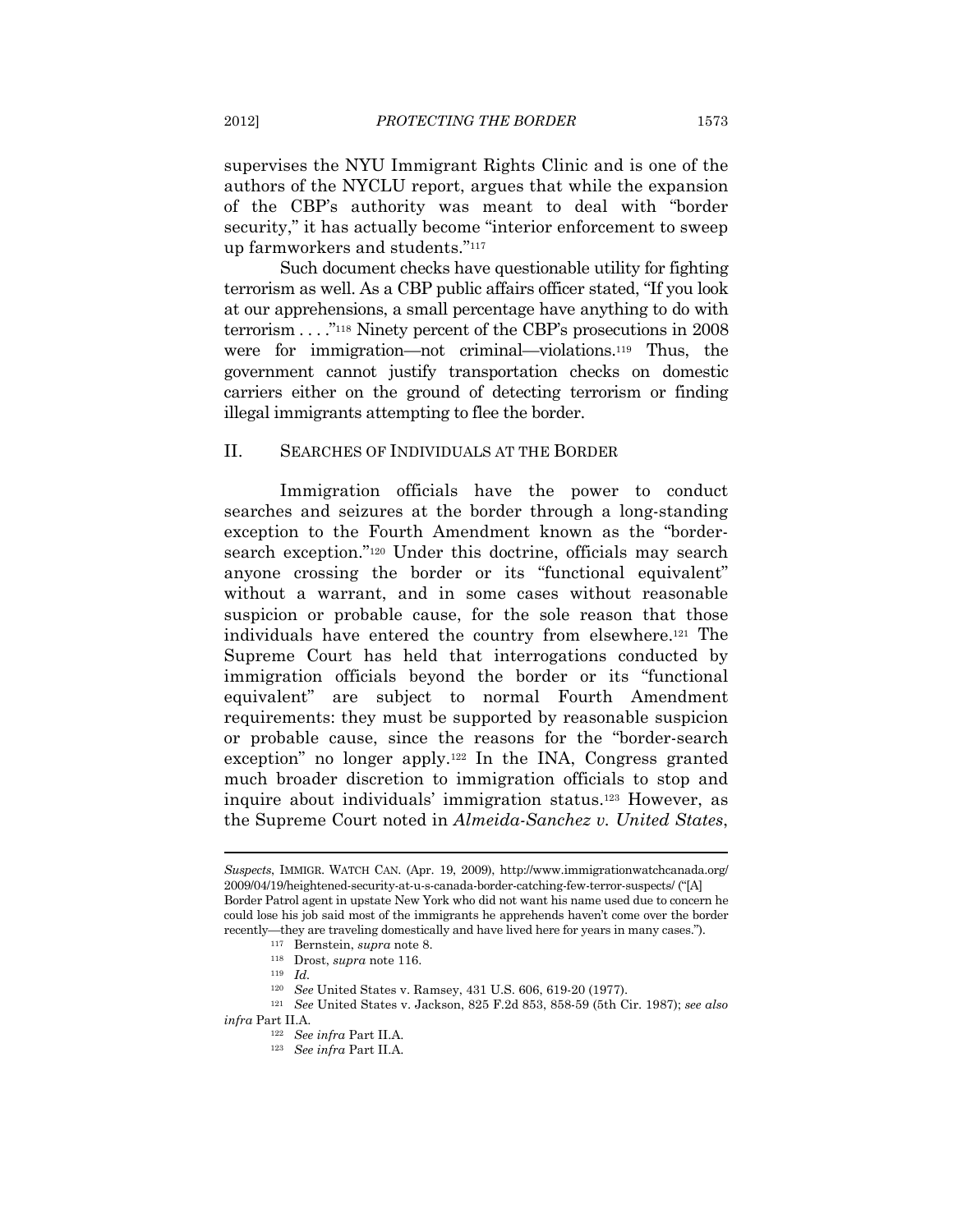a case that addresses immigration officials' investigative power under the INA, "[N]o Act of Congress can authorize a violation of the Constitution."124

#### *A. The INA and Exceptions to the Fourth Amendment at the Border*

Since the First Act of Congress, legislators and the Supreme Court have granted broad leeway to officers searching people, cars, or objects that have just entered the country.125 In 1789, Congress stated that nothing beyond "suspicion" was necessary to examine items crossing the border.126 This leeway has been termed the "border-search exception" to the Fourth Amendment bar against "unreasonable searches and seizures."<sup>127</sup> As the Supreme Court explained while officially upholding the exception in *United States v. Ramsey*, a border search is "reasonable" within the meaning of the Fourth Amendment for "the single fact that the person or item in question had entered into our country from outside."128 Thus, an individual entering the country from outside should expect to be searched and should therefore have a lesser expectation of privacy.129 Further, vehicles may be searched without a warrant when they cross "an international boundary because of national self-protection reasonably requiring one entering the country to

<sup>&</sup>lt;sup>124</sup> Almeida-Sanchez v. United States, 413 U.S. 266, 272 (1973).<br><sup>125</sup> Act of July 31, 1789, ch. 5, 1 Stat. 29, 43 (1789) ("[I]t shall be lawful for the . . . officer of the customs, after entry made of any goods, wares or merchandise, on suspicion of fraud, to open and examine ... any package or packages thereof ... [I]f any of the packages so examined be found to differ in their contents from the entry, and it shall appear that such difference hath been made with intention to defraud the revenue, then all the goods, wares or merchandise contained in such package or packages, shall be forfeited . . . .").<br><sup>126</sup> *Id.* 127 U.S. CONST. amend. IV; United States v. Ramsey, 431 U.S. 606, 619-20 (1977).

<sup>&</sup>lt;sup>128</sup> Ramsey, 431 U.S. at 619.<br><sup>129</sup> United States v. Montoya de Hernandez, 473 U.S. 531, 539 (1985) (citations omitted) ("[T]he expectation of privacy [is] less at the border than in the interior . . . ."); s*ee also Ramsey*, 431 U.S. at 618 (The Court affirmed that there is no warrant requirement for a border search because "a port of entry is not a traveler's home. . . . Customs officials characteristically inspect luggage and their power to do so is not questioned . . . ; it is an old practice and is intimately associated with excluding illegal articles from the country." (quoting United States v. Thirty-seven Photographs, 402 U.S. 363, 376 (1971) (internal quotation marks omitted))); United States v. Espericueta-Reyes, 631 F.2d 616, 622 (1980) (noting that "[t]he power to detain persons at the border while their possessions are searched derives from the nation's right to regulate who and what may enter the Country"); *Border Searches and the Fourth Amendment*, 77 YALE L.J. 1007, 1012 (1968) (explaining that one of the justifications for the border search exception is that because "the individual crossing a border is on notice that certain types of searches are likely to be made, his privacy is arguably less invaded by those searches").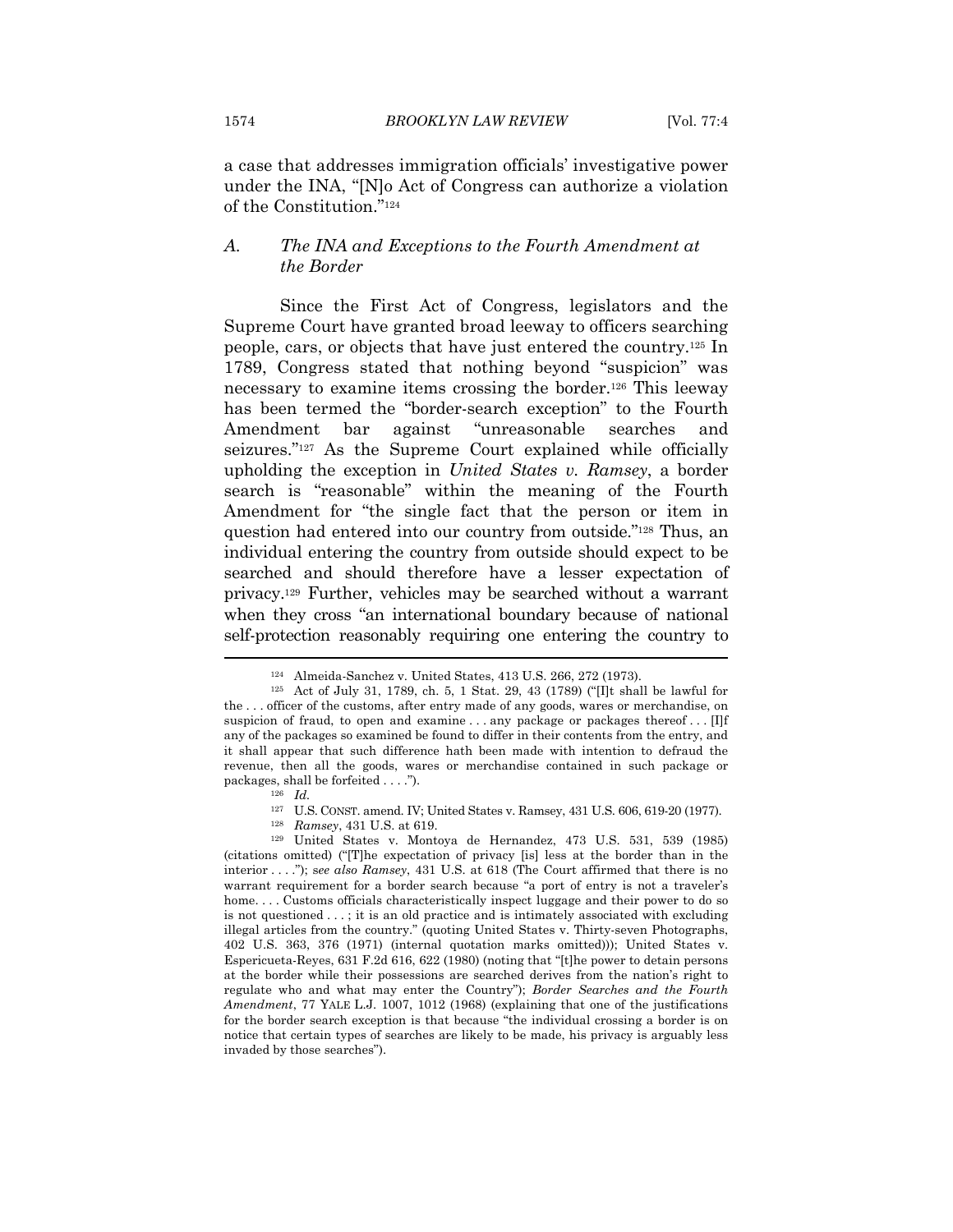identify himself as entitled to come in."130 Probable cause (much less a warrant) is therefore not a requirement for a search conducted at the border.131

Searches that occur at the "functional equivalent" of the border also fall under the border-search exception.132 The functional equivalent of the border is an area where most individuals have just crossed the border so the justifications for the exception still apply.133 The functional equivalent could include, for example, "an established station near the border, at a point marking the confluence of two or more roads that extend from the border," or an airplane arriving in the United States on a nonstop flight from Mexico.134 The exception to the Fourth Amendment applies at the "functional equivalent" of the border for the same reason as it applies at the border: for the "single fact" that an individual has entered the country from outside.<sup>135</sup>

Additionally, at a traffic checkpoint located reasonably close to the border, police officers may conduct a "stop[] and questioning" without reasonable, individualized suspicion or probable cause.136 Although this is looser than typical Fourth Amendment requirements, the rule is again based on the closeness of the search to the border; in upholding it, the Supreme Court argued that the government interest in preventing illegal aliens from using highways to quickly get away from the border outweighed the private interest in privacy.137 Further, the Court reasoned that defendants have a decreased expectation of privacy at a traffic checkpoint as compared to their homes,138 and government agents subject them to less fright or annoyance than when a roving patrol stops them, because the government agents ask individuals only a few questions, and they can see that other vehicles are also getting stopped and questioned.139

When searches are conducted beyond the border, however, the Supreme Court has held that more information is needed to stop, question, and search individuals. Officers in roving patrols beyond the border or its functional equivalent

<sup>&</sup>lt;sup>130</sup> Carroll v. United States, 267 U.S. 132, 154 (1925).<br>
<sup>131</sup> Ramsey, 431 U.S. at 619.<br>
<sup>132</sup> Almeida-Sanchez v. United States, 413 U.S. 266, 272-73 (1973).<br>
<sup>133</sup> *See* United States v. Bowen, 500 F.2d 960, 965 (1974)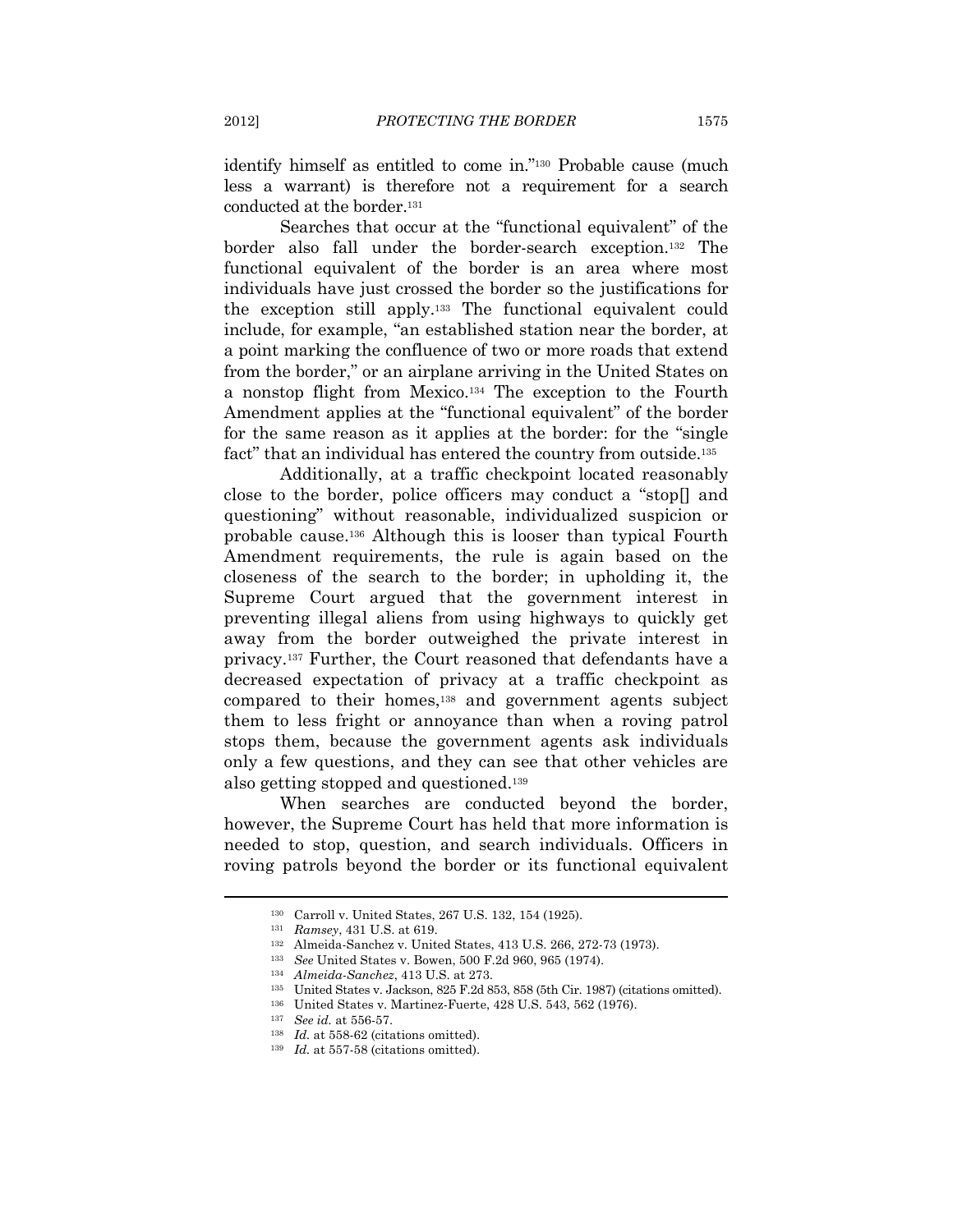can only stop and question vehicles when they have "specific articulable facts . . . that reasonably warrant suspicion that the vehicle[] contain[s] [illegal] aliens."140 Further, police officers in roving patrols or checkpoints beyond the border or its functional equivalent may not search a vehicle without probable cause or consent.141

The INA, however, does not have these same requirements of reasonable suspicion or probable cause. It eliminates the warrant requirement and authorizes immigration officials to "interrogate" anyone believed to be an alien about his or her immigration status.142 Additionally, "within a reasonable distance from" a United States border, officials may board and search "any railway car, aircraft, conveyance, or vehicle" for illegal immigrants.143 The INS had further defined reasonable distance as "within 100 air miles from any external boundary of the United States."144 Despite this language, the Supreme Court has held that when immigration officials conduct searches beyond the border or its functional equivalent, the investigation must be supported by reasonable suspicion, probable cause, or consent.145

For example, when a roving patrol stopped and questioned passengers in a car "on a California road that lies at all points at least 20 miles north of the Mexican border," the Court held that this stop was of a "wholly different sort" than an investigation that occurs at the border or its functional equivalent.146 Even though the government was backed by the

- 
- 
- 
- 
- 

<sup>140</sup> United States v. Brignoni-Ponce, 422 U.S. 873, 884 (1975). Reviewing courts, in determining whether there was reasonable suspicion, look at the "totality of the circumstances" of each case. *See* United States v. Arvizu, 534 U.S. 266, 273 (2002) (citations omitted). Under this analysis, courts look at whether the officer had a "'particularized and objective basis' for suspecting legal wrongdoing," *id.*, taking into account the officer's experience and training, including an immigration official's experience with particular routes used by illegal aliens and the official's "experience as a border patrol agent." *See id.* at 277 (citations omitted).

Further, an individual's Mexican ancestry alone does not provide such facts and is therefore an illegal reason to stop and question an individual, although Mexican appearance is a "relevant factor." *Brignoni-Ponce*, 422 U.S. at 886-87. 141 *See* United States v. Ortiz, 422 U.S. 891, 896-97 (1975) (holding that, because

of the significant invasion of privacy in searching private cars, "at traffic checkpoints removed from the border and its functional equivalents, officers may not search private vehicles without consent or probable cause"); *Brignoni-Ponce*, 422 U.S. at 881-82; Almeida-Sanchez v. United States, 413 U.S. 266, 267-68, 274-75 (1973) (holding that a warrantless search conducted by roving patrol on a road that never intersects the  $\begin{array}{lllllllllll} \hbox{Mexican border, with no probable cause justification, violates the Fourth Amendment).\\ & & 142 & 8 U.S.C. \S~1357(a)(1)~(2006).\\ & & 143 & Id. \S~1357(a)(3).\\ & & 144 & 8 C.F.R. \S~287.1(a)(2)~(2010).\\ & & 145 & See Almeida-Sanchez,~413 U.S.~at~272-73; *Brignoni-Ponce,~422 U.S.~at~884.\\ & & 146 & Almeida-Sanchez,~413 U.S.~at~273.\\ \hline \end{array}*$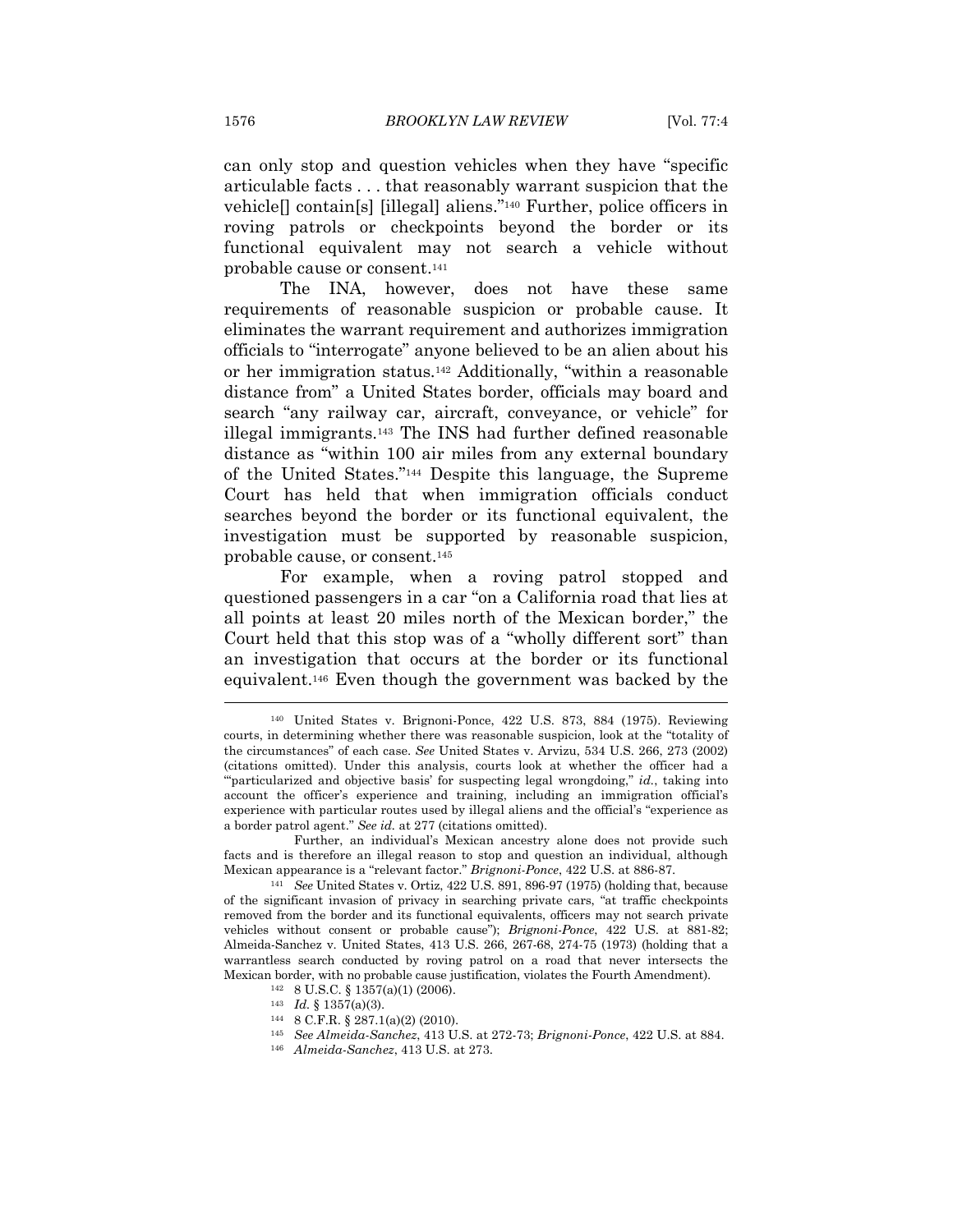INA, the Court stated, specifically in response to their use of the statute, "[N]o Act of Congress can authorize a violation of the Constitution."147 The Court held the search of passengers in a vehicle that never intersected the border unconstitutional without probable cause, even though the INA, on its face, authorized the stop.148 Similarly, transportation checks conducted on domestic common carriers are unconstitutional because the vessels never cross the border and are therefore not subject to the "border-search exception."

### *B. Domestic Document Checks Do Not Fall Under the Border-Search Exception*

Like the Supreme Court, Congress and the DHS have argued that certain measures, inapplicable in the country's interior, are necessary at the border. In passing the expedited removal and mandatory detention provisions of the IIRIRA, the House Judiciary Committee argued, "If not detained, the aliens would most often disappear and become long-term illegal residents."149 Further, in explaining the expansion of the expedited removal program, the DHS stated that its focus was on "unlawful entries that have a close spatial and temporal nexus to the border"—meaning that this expanded authority is necessary, "because many aliens will arrive in vehicles that speedily depart the border area, and because other recent arrivals will find their way to near-border locales seeking transportation to other locations within the interior of the U.S."150 These policies arose because of the belief that more stringent requirements are necessary at the border to prevent aliens who have just entered from fleeing. The government's explanation of its actions reflects an understanding that there is something different about individuals who have just entered the country from outside.

The government has justified the document checks on public transportation on similar grounds.151 However, the justification is incongruent with the actual practice. The passengers are questioned while traveling on trains and buses

<sup>147</sup> *Id.* at 272.<br>
148 *Id.* at 272-73.<br>
149 H.R. REP. NO. 104-879, at 98 (1997).<br>
150 Designating Aliens for Expedited Removal, 69 Fed. Reg. 48,877, 48,879 (Aug. 11, 2004). 151 *See supra* Part I.C.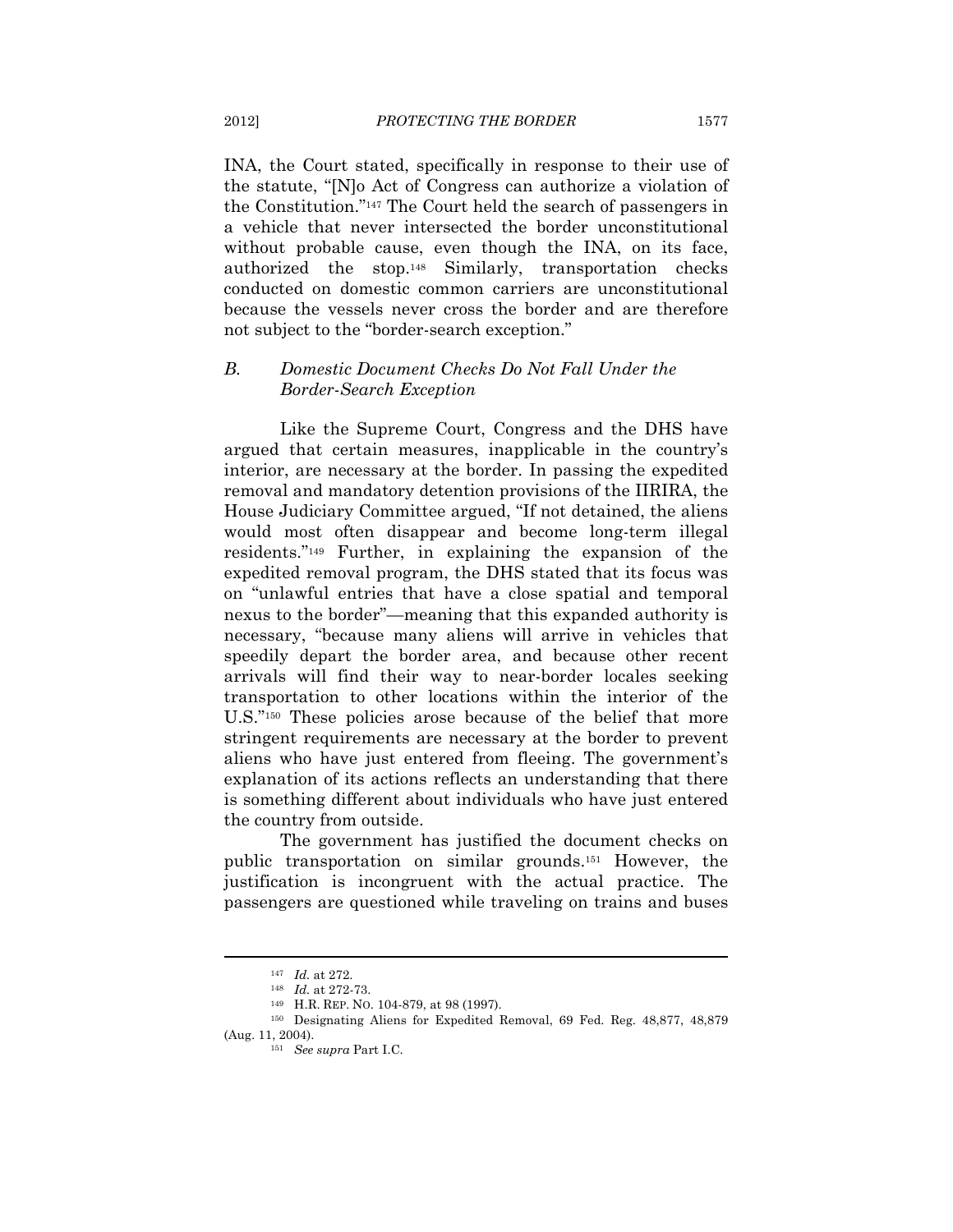that have only domestic routes.152 Though they are traveling within one hundred miles of the border, they have not recently crossed the border. Moreover, they are not at the "functional equivalent" of the border, because they have not entered the country from outside—and there is no reason to suspect that they have, since a train or bus traveling domestically never intersects with another country. When the Court gave examples of what may constitute the "functional equivalent" of the border, it provided areas where the majority of the individuals have recently entered the country from elsewhere.153 Thus, the individuals stopped during the transportation checks should have the same expectation of privacy as any individual in the interior of the United States. Moreover, the argument that these vessels may contain illegal aliens attempting to flee into the country's interior is weak, again, because these vehicles have not come from across the border.

#### III. POLICE QUESTIONING OF INDIVIDUALS

The random questioning has also been justified by the general Fourth Amendment principle that a police officer may approach an individual in a public place and ask that person questions—without any requirement of a warrant, probable cause, or reasonable suspicion—as long as "a reasonable person would understand that he or she could refuse to cooperate."154 The encounter becomes a "seizure" that implicates the Fourth Amendment if the individual questioned believes that he or she is not free to walk away.155 The conduct of immigration officials on domestic carriers is coercive and therefore a "seizure" under the Fourth Amendment. As long as CBP agents continue their interrogations without reasonable suspicion or probable cause, they are conducting illegal seizures in violation of the Fourth Amendment.

<sup>152</sup> *See* Bernstein, *supra* note 8. 153 *See Almeida-Sanchez*, 413 U.S. at 273. 154 Florida v. Bostick, 501 U.S. 429, 431 (1991); *see also* INS v. Delgado, 466 U.S. 210, 215 (1984) (citations omitted). 155 *Delgado*, 466 U.S. at 215; *see* Terry v. Ohio, 392 U.S. 1, 16 (1968) (stating

that "whenever a police officer accosts an individual and restrains his freedom to walk away, he has 'seized' that person").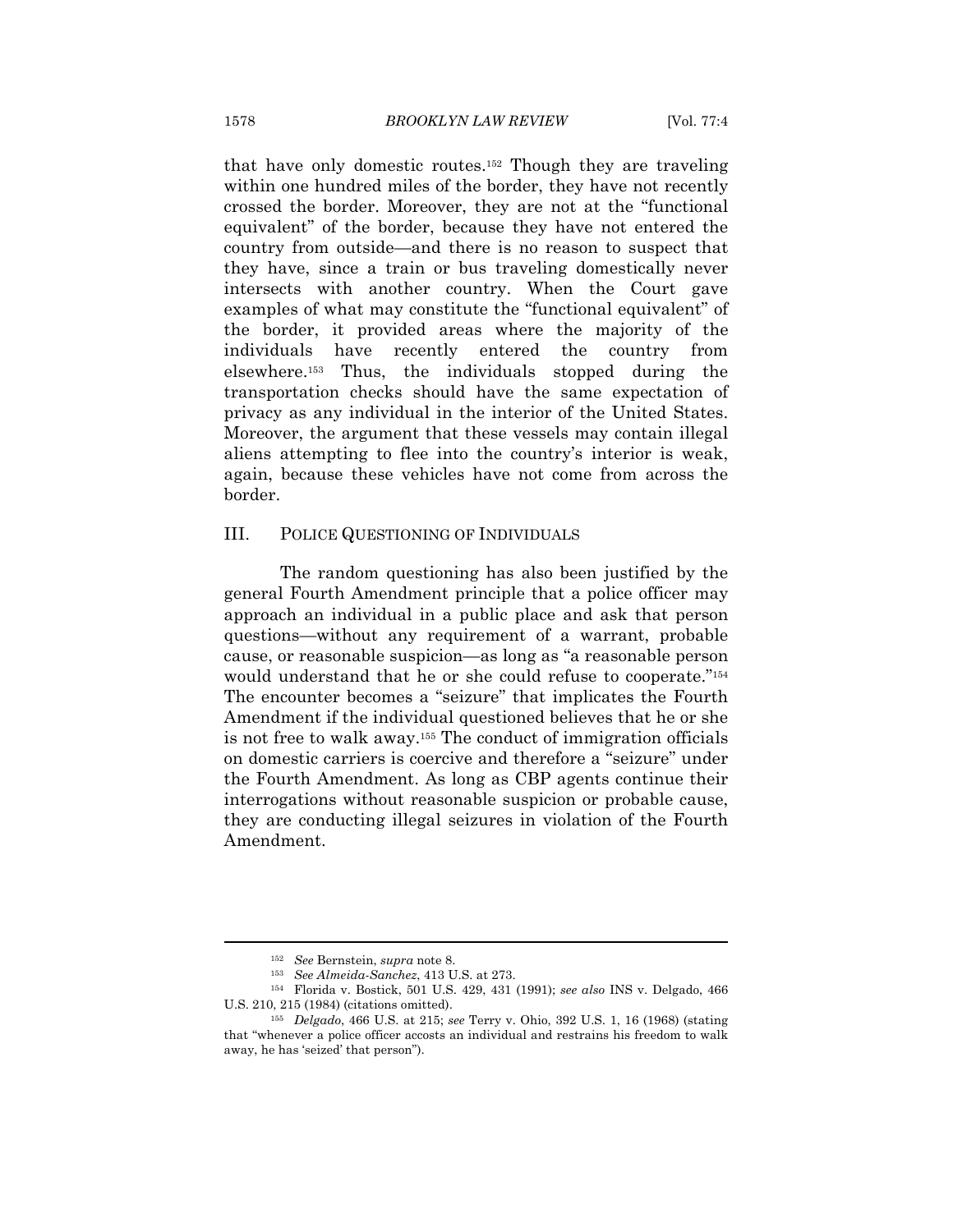#### *A. Defining a "Seizure"*

As the Supreme Court noted in *Florida v. Royer*,156 no "litmus-paper test" determines whether a consensual encounter or a seizure has occurred.157 Instead, courts look at the totality of the circumstances and decide whether, based on all the circumstances, a "reasonable person would have believed he was not free to leave."158 This is not a question of the subjective experience of the individual, but of the objective factors and what a reasonable person would have concluded from them.<sup>159</sup> If the encounter was "so intimidating,"160 or the officer "by means of physical force or show of authority"161 has indicated that the individual is not free to leave, then a "seizure" has occurred within the meaning of the Fourth Amendment.162

Courts have looked at a variety of factors in determining whether a "seizure" has occurred. In *United States v. Mendenhall*, the Supreme Court articulated several specific factors that may indicate officers' behavior is coercive and constitutes a seizure.163 These factors include "the threatening presence of several officers, the display of a weapon by an officer . . . or the use of language or tone of voice indicating that" an individual's compliance is required.164 Further, the Court has held that "[t]he cramped confines of a bus are one relevant factor that" could be used to determine whether the individual being questioned felt that he was free to leave.165

If, in fact, a seizure has occurred, the officers must have "reasonable, articulable suspicion" to justify it166—even if the

<sup>156 460</sup> U.S. 491 (1983). 157 *Royer*, 460 U.S. at 506-07; *see also* Ohio v. Robinette, 519 U.S. 33, 39 (1996) (noting that the Court has "consistently eschewed bright-line rules" in determining whether a search is reasonable under the Fourth Amendment, "instead emphasizing the fact-specific nature of the reasonableness inquiry"). 158 *Delgado*, 466 U.S. at 216; *see also* United States v. Mendenhall, 446 U.S.

<sup>544, 554 (1980).&</sup>lt;br><sup>159</sup> *See Delgado*, 466 U.S. at 228 (Brennan, J., dissenting).<br><sup>160</sup> *Id.* at 216 (majority opinion).<br><sup>161</sup> Terry v. Ohio, 392 U.S. 1, 19 n.16 (1968).<br><sup>162</sup> *See id.*; *accord Mendenhall*, 446 U.S. at 55

whom questions are put remains free to disregard the questions and walk away, there has been no intrusion upon that person's liberty or privacy as would under the Constitution require some particularized and objective justification.").<br><sup>163</sup> 446 U.S. 544 (1980).<br><sup>164</sup> *Id.* at 554.<br><sup>165</sup> Florida v. Bostick, 501 U.S. 429, 439 (1991) (The Court noted, however, the

fact that the questioning took place on a bus, by itself, is not dispositive.); *see also* 

<sup>&</sup>lt;sup>166</sup> Florida v. Royer, 460 U.S. 491, 502 (1983). In his concurrence to *Royer*, Justice Brennan argued that any time a uniformed police officer approaches an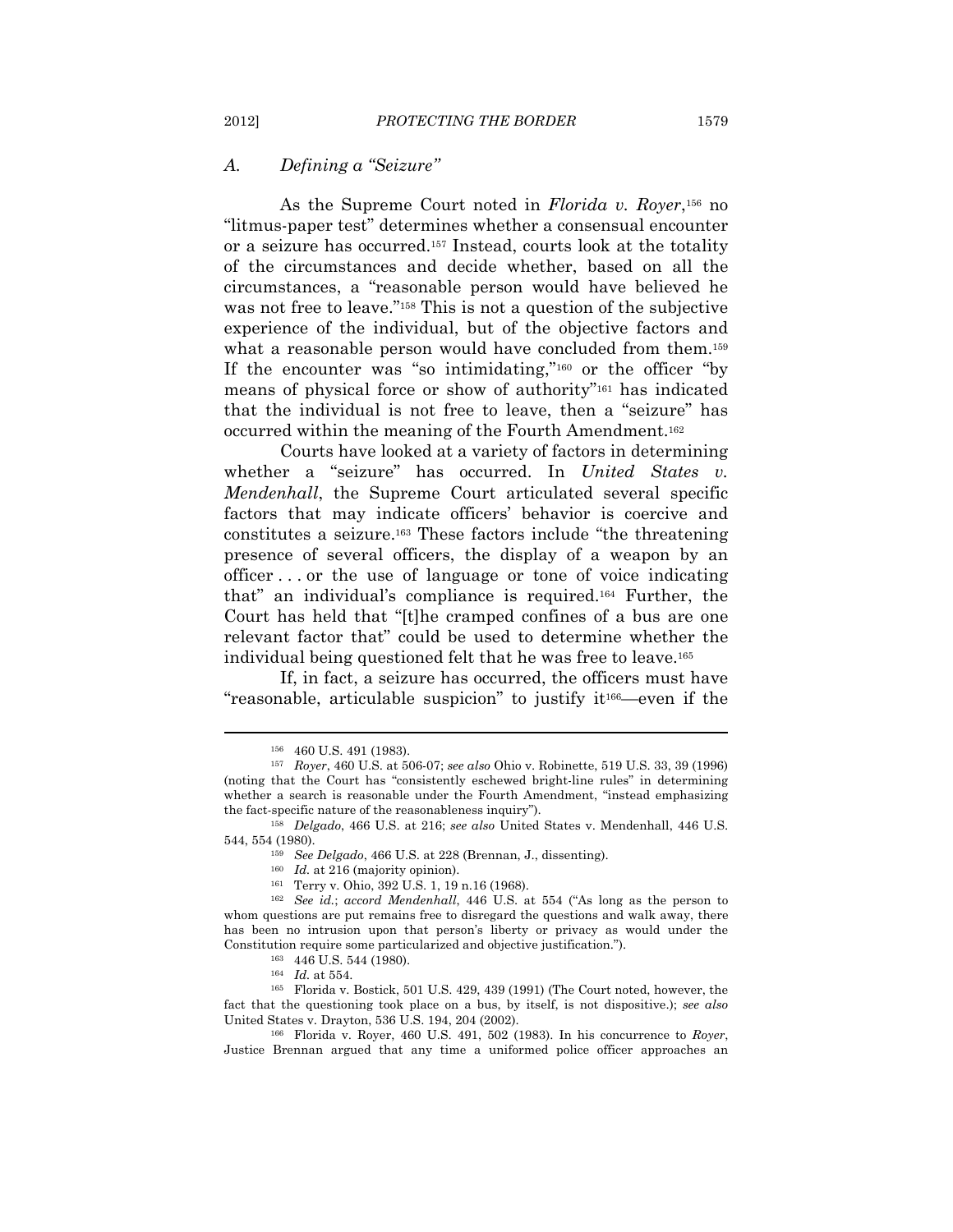seizure at issue is "only a brief detention."167 This reasonable suspicion standard requires the officer to show specific facts, "which, taken together with rational inferences," would "reasonably warrant" the seizure.168 Further, even if the officer has specific facts to justify the seizure, the officer's conduct is still limited in scope: the officer's actions must be "reasonably related in scope to the justification" for the seizure.169 With these rules, the Court has tried to limit police intrusion into individual privacy in an effort to balance important government interests with the individual interests in privacy protected by the Fourth Amendment.170

In a few illustrative cases, the Court has applied this totality of the circumstances test to determine whether a "seizure" had occurred, with varying results that indicate changes in policy rather than a consistent application of the Court's own principles. For example, in *INS v. Delgado*,171 INS agents entered a workplace to look for illegal aliens.172 Agents were positioned near all of the building's exits and others moved throughout the factory asking employees questions.<sup>173</sup> If employees answered "unsatifactor[ily]" or stated that they were aliens, the agents asked for their immigration documents.174 The Court held that in this situation, a seizure had not occurred; even though agents were stationed at all the exits, the

individual and requests to see his documents (in this case, the defendant's airplane ticket), a seizure has occurred, because "[i]t is simply wrong to suggest that a traveler feels free to walk away when he has been approached by individuals who have identified themselves as police officers and asked for, and received, his airline ticket and driver's license." *Id.* at 512 (Brennan, J., concurring). 167 *Mendenhall*, 446 U.S. at 551 (citations omitted); *see also* INS v. Delgado,

<sup>466</sup> U.S. 210, 227 (1984) (Brennan, J., dissenting) ("[T]he Fourth Amendment protects an individual's personal security and privacy from unreasonable interference by the police, even when that interference amounts to no more than a brief stop and questioning concerning one's identity.").<br><sup>168</sup> Terry v. Ohio, 392 U.S. 1, 21 (1968); *see also Mendenhall*, 446 U.S. at 551.<br><sup>169</sup> *Terry*, 392 U.S. at 29. For example, in *Terry*, the Supreme Court upheld

the inclusion at trial of a gun that a police officer obtained by frisking the defendant on the street. The Court held that the personal intrusion was permissible because the officer's justification for conducting the search—his and bystanders' protection—was limited in scope to a search aimed at discovering instruments that could be used to assault an officer. *Id.* at 29-30.<br><sup>170</sup> *See id.* at 20-21 ("In order to assess the reasonableness of [the police

officer's] conduct as a general proposition, it is necessary first to focus upon the governmental interest which allegedly justifies official intrusion upon the constitutionally protected interest of the private citizen, for there is no ready test for determining reasonableness other than by balancing the need to search [or seize] against the invasion which the search [or seizure] entails." (citations omitted)). <sup>171</sup> 466 U.S. 210 (1984). <sup>172</sup> *Id.* at 212. <sup>173</sup> *Id.* 

<sup>174</sup> *Id.* at 212-13.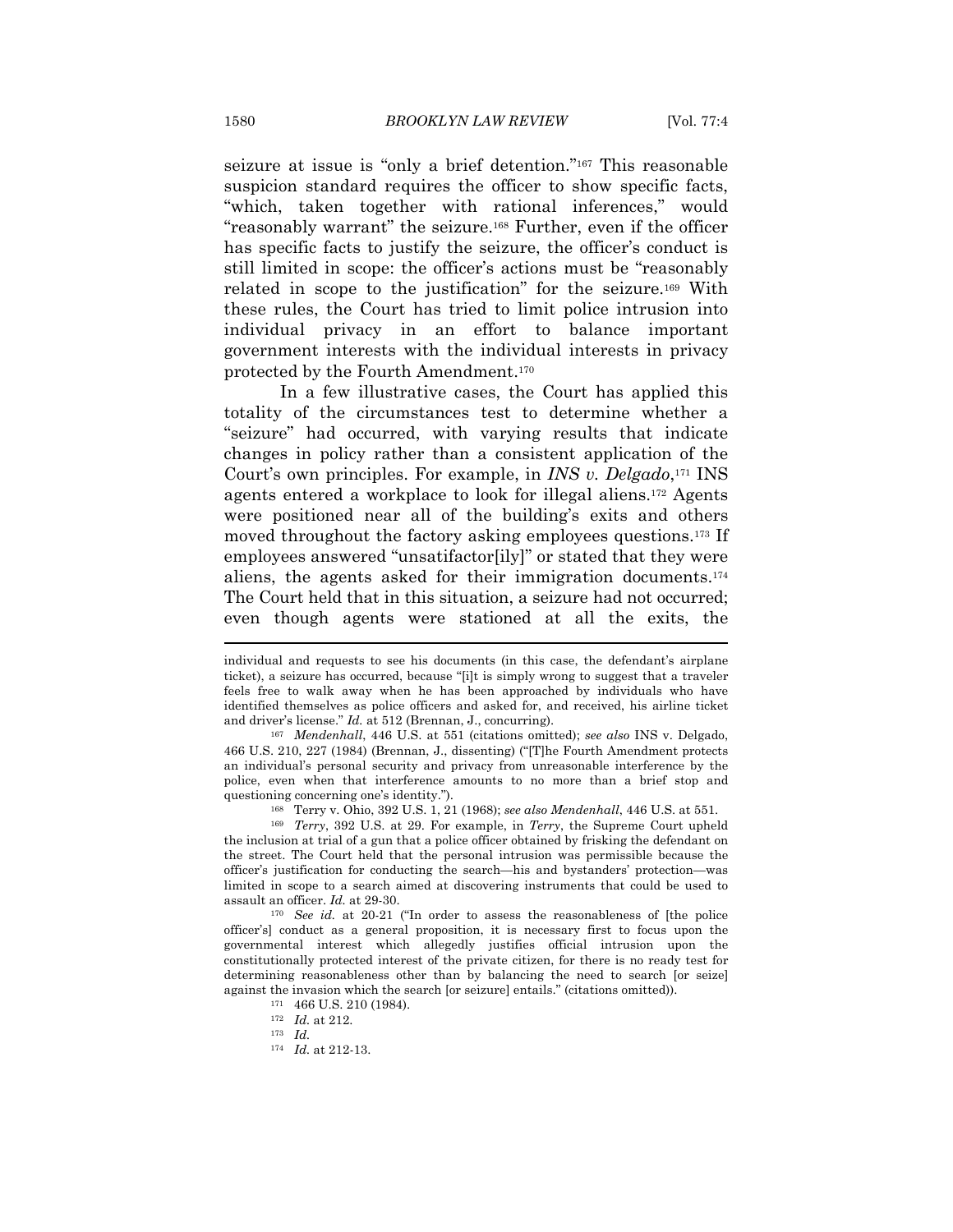employees could have "simply refused to answer."175 The agents were only questioning the employees; this conduct "could hardly result in a reasonable fear that [employees] were not free to continue working or to move about the factory."176 Further, while employees may have believed they would be questioned if they tried to leave the building, they should not have reasonably believed "they would be seized or detained in any meaningful way" for doing so.<sup>177</sup> Therefore, looking at the totality of the circumstances, the Court concluded that at all times, a reasonable employee—in a building where INS agents were walking around and standing near all the exits—should have felt free to walk away or refuse to answer, and thus, a seizure had not occurred.<sup>178</sup> No reasonable, individualized suspicion was required to question the individual employees here.<sup>179</sup>

Justice Brennan, in his dissent, argued instead that, based on all the objective factors, a seizure had in fact occurred because "a reasonable person could not help but feel compelled to stop and provide answers to the INS agents' questions."180 Contrary to the majority's description, the encounter from the viewpoint of the employees was an intimidating show of authority that required individualized suspicion.181 The inspection was a surprise one, carried out by fifteen to twentyfive agents "who moved systematically through the rows of workers" while showing their badges and asking questions.182 Employees suspected of being illegal aliens were handcuffed and led away to vans waiting outside, while agents stationed at the exits could prevent others from escaping questioning.183 Under these "tactics," the employees could not possibly have felt they could refuse to answer the questions and leave.184 The agents

<sup>&</sup>lt;sup>175</sup> Id. at 218. The fact that the inspection occurred at a workplace was also a factor in the Court's decision: Justice Rehnquist argued that, at work, individuals have an obligation to their employers to remain at work—therefore, their freedom of movement is already somewhat restricted. *See id.* Additionally, Justice Powell in concurrence argued that an employee's "expectation of privacy in the plant setting . . . certainly is far less than the traditional expectation of privacy in one's residence." See id. at 224 (Powell, J., concurring).<br>
<sup>176</sup> Id. at 220-21 (majority opinion).<br>
<sup>177</sup> Id. at 219.<br>
<sup>178</sup> Id. at 212, 220-21.<br>
<sup>179</sup> See id. at 221.<br>
<sup>180</sup> Id. at 229 (Brennan, J., dissenting).<br>
<sup>181</sup> Id. at

<sup>184</sup> *Id.* at 230-31.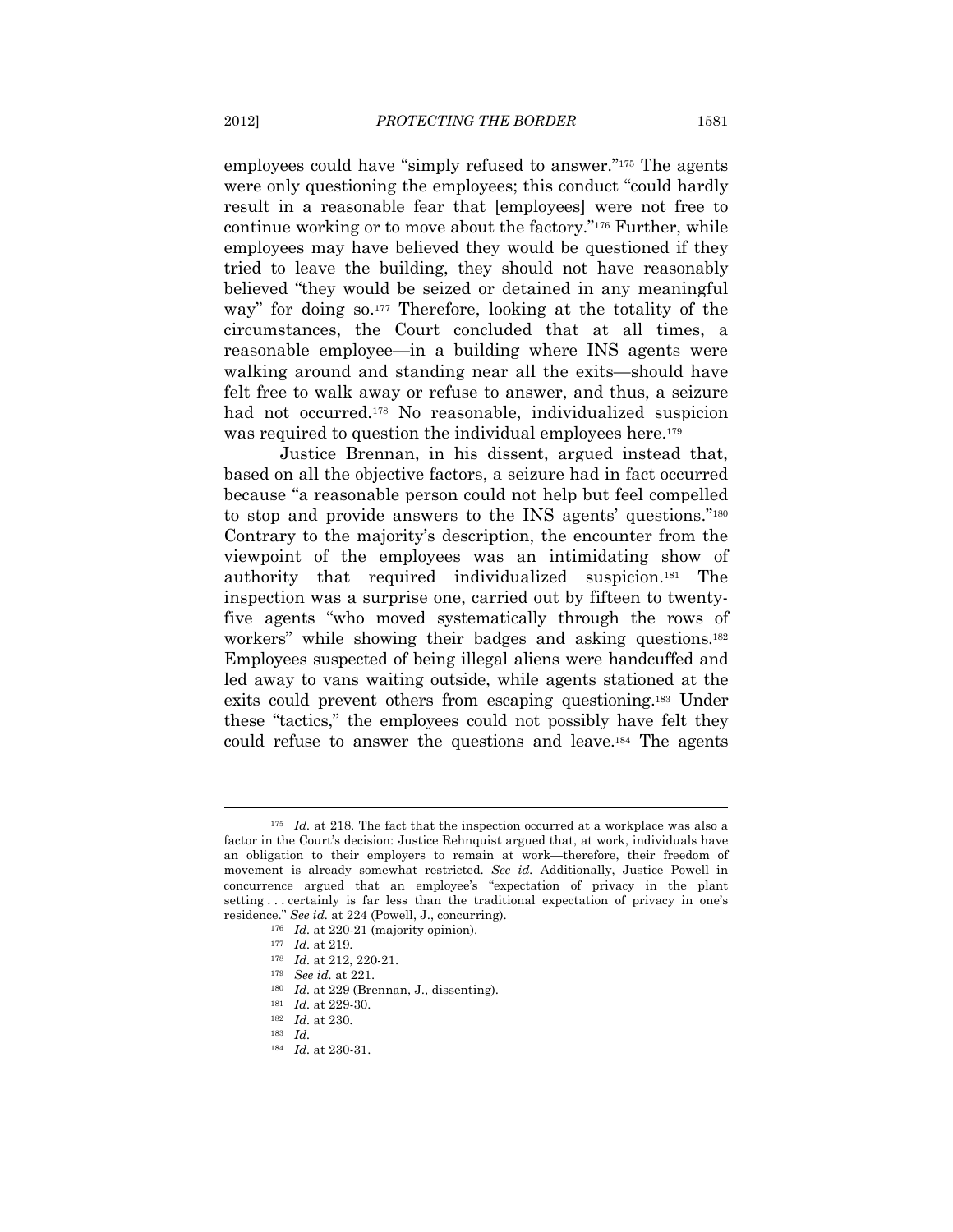therefore needed to have reasonable and particularized suspicion to question each individual.<sup>185</sup>

Finally, Justice Brennan articulated an important distinction for purposes of immigration law—the difference between a legal and an illegal alien.186 He argued that "the mere fact that a person is believed to be an alien provides no immediate grounds for suspecting any illegal activity."187 In the context of a large-scale inspection like the one at issue, "it is virtually impossible to distinguish fairly between citizens and aliens," and therefore, the INS needed particularized, reasonable factors to question individuals suspected of being in the country *illegally*, rather than just to question anyone who may be an alien.188

As hinted at by the dissent, the *INS v. Delgado* decision was motivated by the strong public interest in curbing illegal immigration.189 The show of force was so strong that it is not reconcilable with the Court's previously articulated factors in *Mendenhall*; no reasonable employee in the situation could have felt free to refuse the agents' questions or to leave the building when officers entered and essentially blocked the exits. Thus, the public policy interest weighed more strongly than the individual interest in privacy. While such a balancing of factors is standard in the Court's Fourth Amendment cases,190 it also has a ratcheting effect in that the Court describes more police encounters as "consensual" rather than "seizures"—even if the individual feels they have been detained as long as the policy interest is strong enough to justify them.

<sup>185</sup> *Id.* at 232-34. Here, there was no individualized suspicion to question anyone—the INS agents were instructed to interrogate "virtually all persons" in the factory. *Id.* at 233. In response, Justice Brennan argued, "To say that such an indiscriminate policy of mass interrogation is constitutional makes a mockery of the words of the Fourth Amendment." *Id.* at 234. 186 *Id.* at 235. 187 *Id.*

<sup>&</sup>lt;sup>189</sup> See César Cuauhtémoc García Hernández, *La Migra in the Mirror*: *Immigration Enforcement and Racial Profiling on the Texas Border*, 23 NOTRE DAME J.L. ETHICS & PUB. POL'Y 167, 176-77 n.40 (2009) ("Since a person might not feel free to leave when the only avenue for leaving a location is blocked by law enforcement officials, the Supreme Court's decision in *Delgado* that individuals caught in the midst of a workplace inspection by immigration officials were not seized for purposes of the Fourth Amendment suggests that the only distinguishing criterion is that the *Delgado* incident

occurred in the immigration context rather than the traditional criminal law context."). 190 Terry v. Ohio, 392 U.S. 1, 21 (1968). In *Terry*, the particular interest at issue was the necessity of the police officer to ensure that the individual he was questioning was not dangerous to himself or the surrounding public. *Id.* at 23.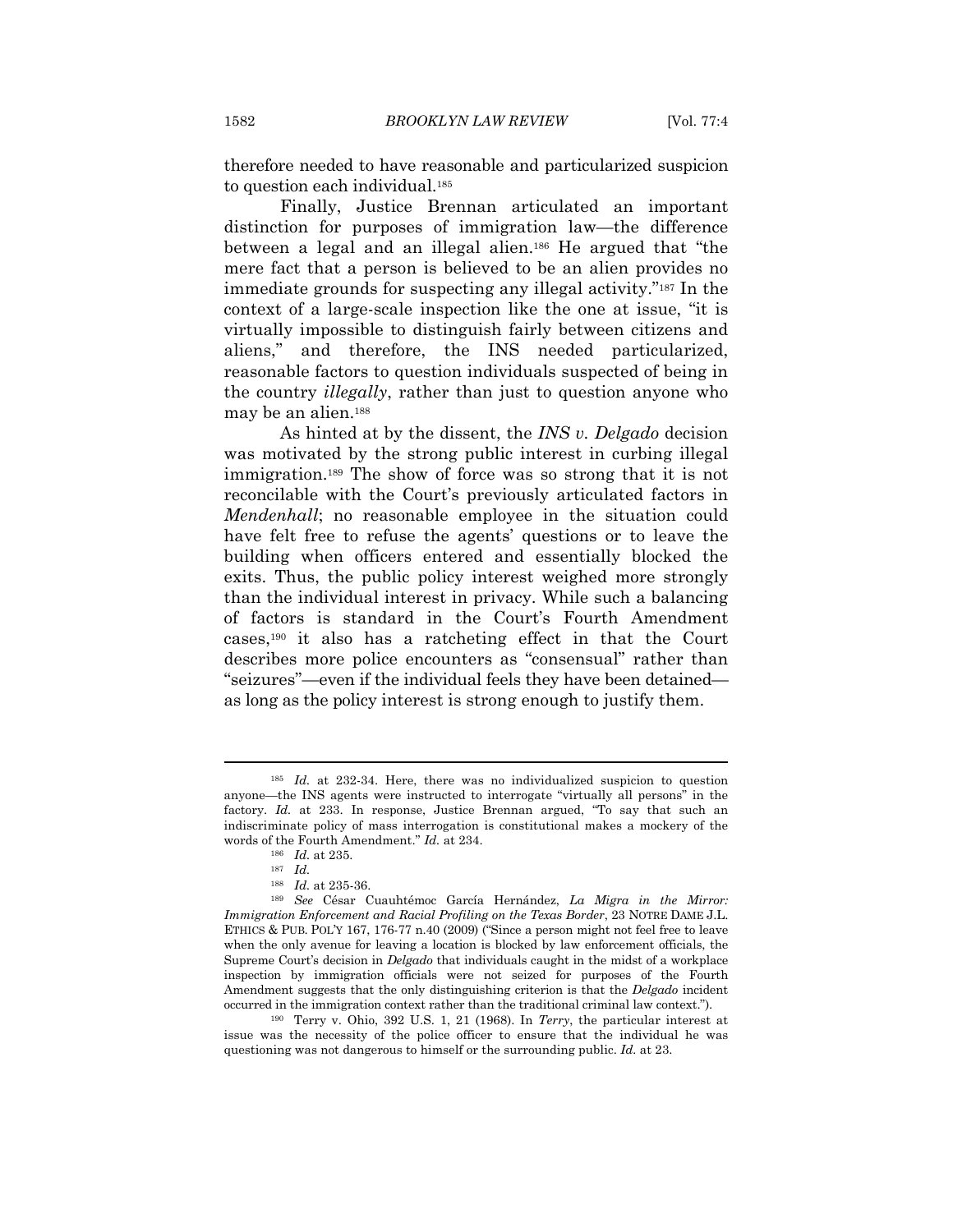Cases where individuals were stopped during drug searches illustrate the ratcheting effect. In *Florida v. Bostick*,191 police officers conducting a drug search on a bus questioned the defendant without any articulable suspicion and then searched his belongings with his consent.192 The defendant argued that in the "cramped confines" of the bus, where police officers essentially blocked the exits and displayed their badges and firearms, he did not feel free to refuse consent either to the questioning or the search of his belongings.193 The Court held that the mere fact that the encounter took place on a bus did not constitute a seizure per se.194

This practice was again upheld in *United States v. Drayton*,<sup>195</sup> where the Court held that police officers conducting a drug search on a bus are not required to inform passengers of their right to refuse cooperation.196 In *Drayton*, because the police officers did not "brandish" the weapons they were clearly carrying or "make any intimidating movements," a reasonable passenger would have felt free not to cooperate with the police.197 In particular, the Court held that because the public knows most law enforcement officers are armed, "[t]he presence of a holstered firearm thus is unlikely to contribute to the coerciveness of the encounter absent active brandishing of the weapon."198

As the dissent pointed out in *Bostick*, the practice at issue in these cases occurred within the broader context of the "War on Drugs."199 By placing the decision within this framework, Justice Marshall hinted that the public policy was an important factor in the majority's decision and argued that based on the mere facts alone, a seizure had in fact occurred.200 The dissent asserted that the practice was "intimidating" and coercive,201 and the presence of the officers was "threatening."202 When armed and uniformed police officers question passengers  $\overline{a}$ 

<sup>191 501</sup> U.S. 429 (1991). 192 *Id.* at 431-32 (The defendant was carrying cocaine in his luggage and was therefore arrested.).<br><sup>193</sup> *Id.* at 435.<br><sup>194</sup> *Id.* at 438-39. The case was remanded to the lower court for a

determination of whether the conduct of the officers in this particular case, based on all the factors (not just that the encounter occurred on a bus), "communicated to a reasonable person that" he was free not to consent. *Id.* at 439-40.<br>
<sup>195</sup> 536 U.S. 194 (2002).<br>
<sup>196</sup> *Id.* at 206-07.<br>
<sup>197</sup> *Id.* at 203-04.<br>
<sup>198</sup> *Id.* at 205.<br>
<sup>199</sup> *Bostick*, 501 U.S. at 440-41 (Marshall, J., dis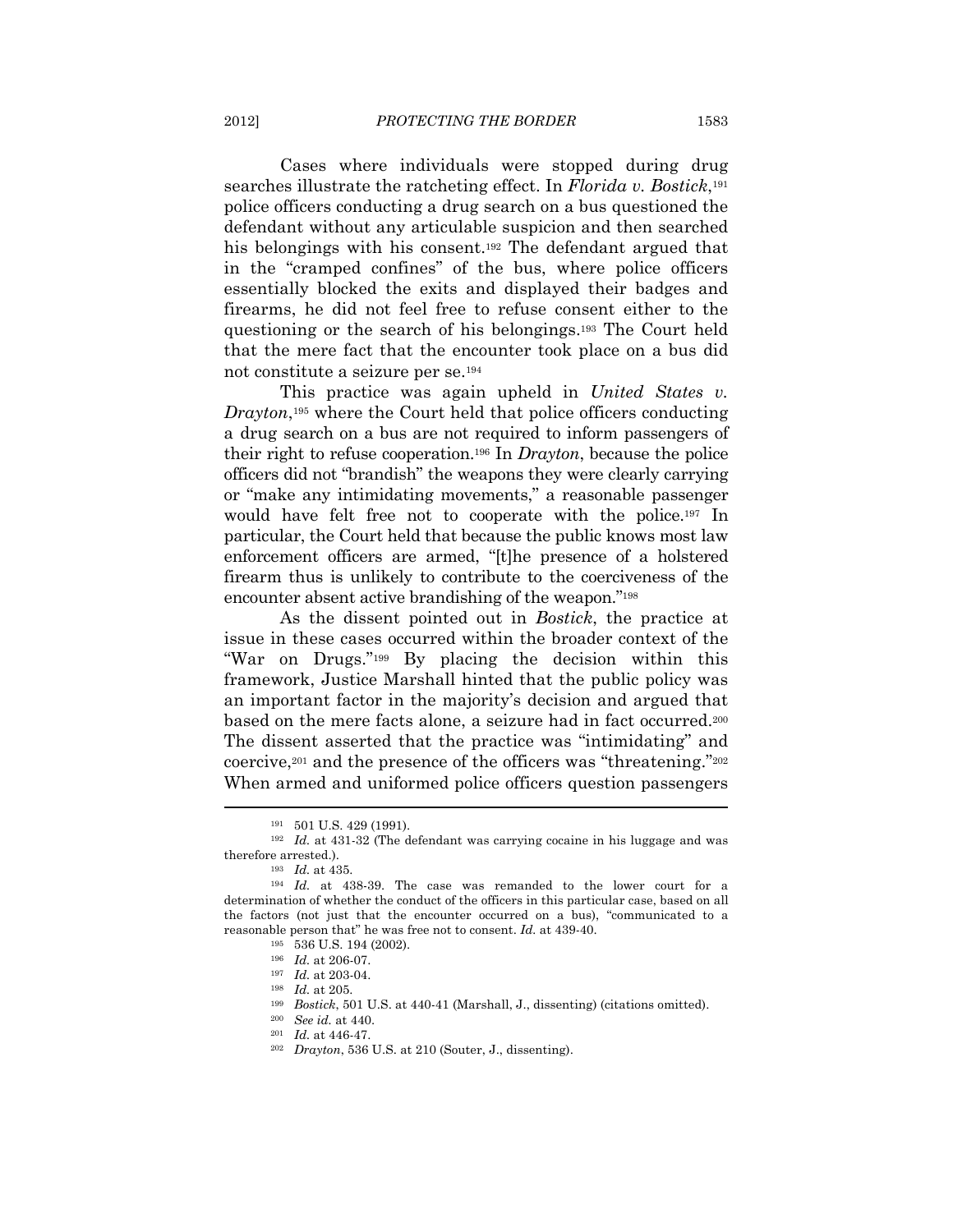on a bus, effectively blocking the exit, they create "an atmosphere of obligatory participation" in which a reasonable person would not feel free to refuse cooperation.203 The dissent argued that such a seizure requires reasonable suspicion; without that, such bus sweeps "violate[] the core values of the Fourth Amendment."204 Based on the public interest in finding illegal drugs, the Court in these cases found that a seizure had not occurred—despite factors that, objectively, appeared to be exactly those that did require reasonable suspicion in the Court's prior opinions.

### *B. Internal Document Checks on Domestic Vessels Are an Illegal Seizure*

The internal document checks violate the "core values" of the Fourth Amendment, because they are conducted without any reasonable or particularized suspicion.205 In *Terry*, the Supreme Court asserted that a seizure occurs when a police officer, "by means of physical force or *show of authority*,"206 has restrained an individual's freedom to "walk away."207 Under the factors articulated in *Mendenhall*,208 immigration officials inspecting individual passengers on domestic train and bus routes display a coercive amount of power and thus, their actions constitute a seizure. This practice must include reasonable, particularized suspicion, and it must be limited in scope.

The factors here amount to a coercive practice, where ordinary individuals do not feel free to refuse to answer.209 Fully uniformed and armed immigration officials board trains and buses and ask passengers at random whether they are U.S. citizens.210 In full view of other passengers, they check

<sup>203</sup> *Id.* at 212. 204 *Bostick*, 501 U.S. at 440 (Marshall, J., dissenting). 205 *See id.*

<sup>&</sup>lt;sup>206</sup> Terry v. Ohio, 392 U.S. 1, 19 n.16 (1968) (emphasis added). <sup>207</sup> *Id.* at 16.

<sup>208</sup> United States v. Mendenhall, 446 U.S. 544, 554 (1980) (citations omitted); *see supra* Part II.B.

<sup>209</sup> In researching this issue for the *New York Times*, journalist Nina Bernstein specifically tested whether she could refuse. *See* Bernstein II, *supra* note 104. When asked whether she was a citizen, she replied, "I don't want to answer that question." *Id.* The officers moved on. *Id.* Bernstein, however, was fully aware of the law which allows individuals to refuse consent, and, as she herself pointed out, was "a white woman in jeans who had spoken American English with no accent." *Id.* She had no further evidence of other individuals refusing consent, because they all answered the officers' questions. *Id.*

<sup>210</sup> *Id.* ("[H]alf a dozen men in green uniforms with pistols on their hips strode down the platform . . . .").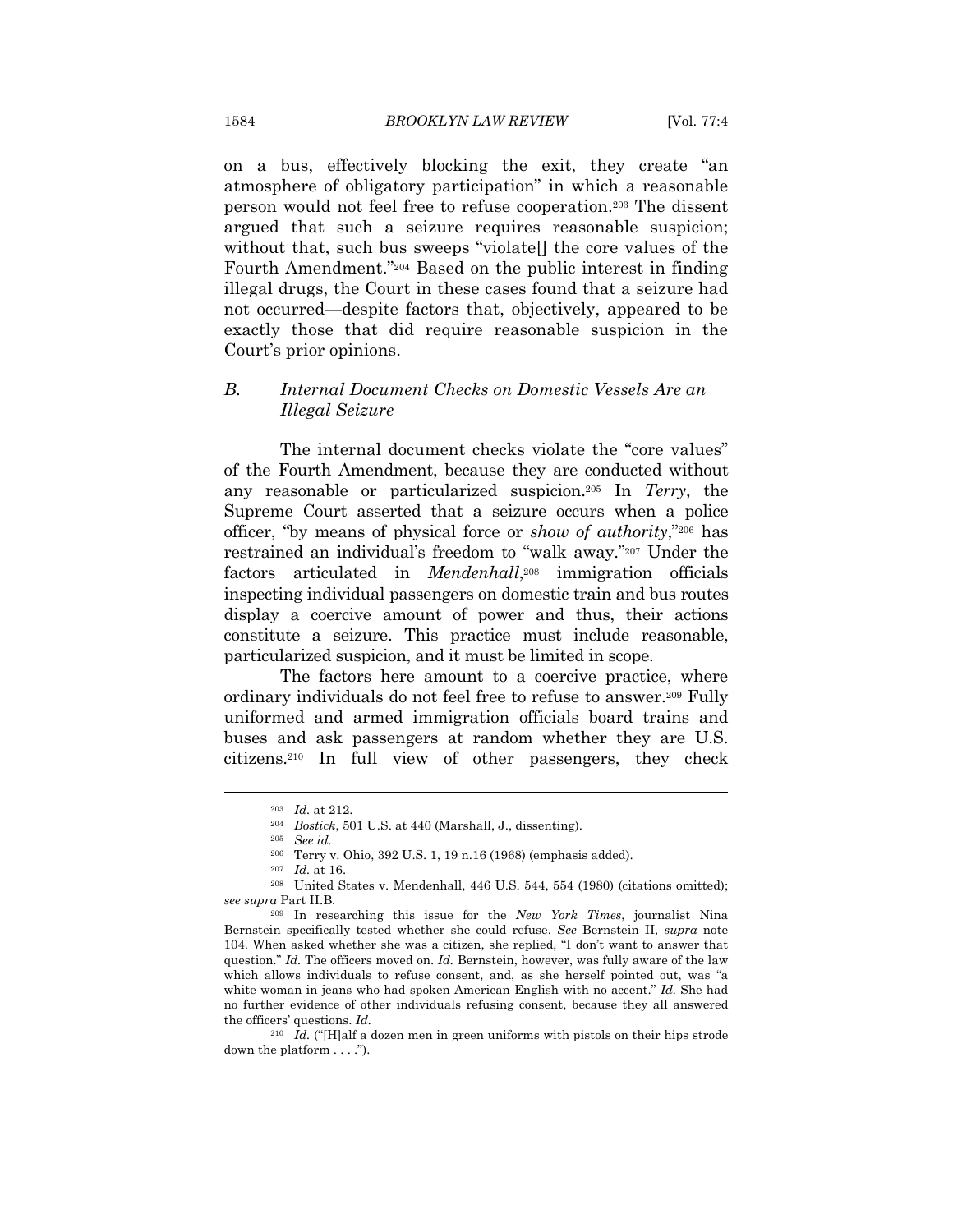individuals' immigration documents and passports<sup>211</sup> and remove from the train for further questioning those that do not have their papers.212 Several immigration officers essentially block the exits, by standing between the passenger and the doors.<sup>213</sup> Moreover, as the dissent pointed out in *Bostick*, "Because the bus is only temporarily stationed at a point short of its destination, the passengers are in no position to leave as a means of evading the officers' questioning."214 The officers also create an "intimidating atmosphere," by walking among passengers and abruptly asking them questions while clearly armed.215 Taking away passengers in clear sight of others adds to the officers' demonstration of authority and power, which would make it difficult for a reasonable person to believe they can refuse to answer the officers' inquiries.216

Further, to determine whether a police practice violates the Fourth Amendment, courts often balance the government interest at issue with the private interest in privacy.217 In *INS v. Delgado* and the drug search cases, the public interest in favor of curbing illegal immigration or fighting the war on drugs, respectively, outweighed the private interest in privacy.218 The random document checks conducted on domestic buses and trains are justified primarily by the aim of fighting terrorism. As demonstrated by changes in immigration law and congressional spending after the September 11 attacks, fighting terrorism has become a national priority.219 The random passenger surveys conducted on domestic vessels are an outgrowth of those policy changes.

<sup>211</sup> *Id.*

<sup>212</sup> *Id.*

<sup>213</sup> *See* United States v. Drayton, 536 U.S. 194, 211 (2002) (Souter, J., dissenting) ("The officers took control of the entire passenger compartment . . . . The reasonable inference was that the 'interdiction' was not a consensual exercise ....").<br><sup>214</sup> Florida v. Bostick, 501 U.S. 429, 442 (1991) (Marshall, J., dissenting).<br><sup>215</sup> *See* INS v. Delgado, 466 U.S. 210, 230, 234 (198

<sup>(&</sup>quot;To say that such an indiscriminate policy of mass interrogation is constitutional makes a mockery of the words of the Fourth Amendment."); *see also* NYCLU REPORT, *supra* note 9, at 21 (arguing that "when an armed agent questions passengers on a train or bus, sometimes in the middle of the night with a flashlight glaring at the rider's face, few individuals would feel that they have the right to refuse to answer the agent's questions"). 216 *See Delgado*, 466 U.S. at 230 (Brennan, J., dissenting). 217 *See* United States v. Martinez-Fuerte, 428 U.S. 543, 555 (1976) ("In

delineating the constitutional safeguards applicable in particular contexts, the Court has weighed the public interest against the Fourth Amendment interest of the individual . . . ." (citations omitted)); Terry v. Ohio, 392 U.S. 1, 20-21 (1968). 218 *See supra* Part III.A. 219 *See supra* Part I.B and C.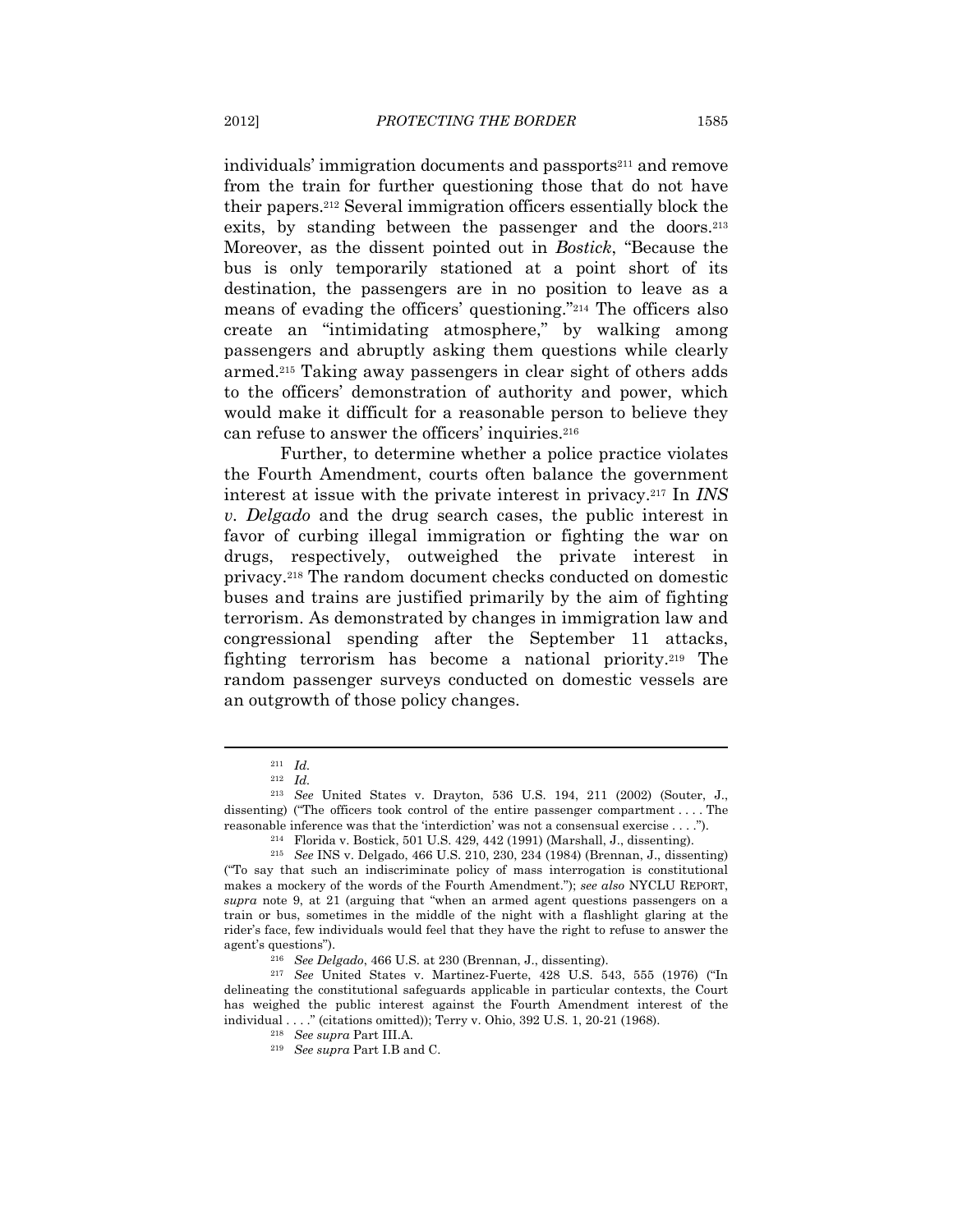1586 *BROOKLYN LAW REVIEW* [Vol. 77:4

Although fighting terrorism is vital, it is questionable whether these types of tactics actually work towards that goal.220 Most of the arrests that occur as a result of these document checks are for immigration, not criminal, violations; a minuscule percentage are at all related to terrorism.221 Fighting terrorism is a critical goal—but it is not accomplished by these types of random searches.

On the other hand, the potential for private harm is huge. Individuals who cannot present proper immigration documents are removed from the train or bus and taken to detention facilities or local prisons for further questioning and investigation.222 According to the NYCLU's Report, the majority of individuals who were arrested and detained could not be released without posting a bond, which could range from \$1500 to \$20,000.223 The Report postulated that as those arrested had just been traveling, they likely did not have such large amounts of cash on them and probably had to wait several days before being released.224 Because the Supreme Court has upheld the constitutionality of mandatory detention,225 once these individuals have been detained, they likely have few legal options that would allow them to be released quickly. Further, under the INA's expedited removal provisions, once they are arrested, certain individuals may even face immediate deportation without judicial or administrative review of their case.226 Finally, the "exclusionary rule," which holds that evidence found in violation of the Fourth Amendment must be excluded from actions by the government against an individual, does not apply to civil deportation hearings.227 Even if

<sup>&</sup>lt;sup>220</sup> See supra note 21 and accompanying text.<br><sup>221</sup> See Drost, *supra* note 116; *see also supra* Part I.C.<br><sup>222</sup> NYCLU REPORT, *supra* note 9, at 14-15; *see also* Bernstein, *supra* note 8. In one case, a woman was detained for three weeks before seeing an immigration judge. *Id.*

 $^{223}$  NYCLU REPORT,  ${supra}$  note 9, at 15.  $^{224}$   $\,$   $Id.$ 

<sup>225</sup> *See* Demore v. Kim, 538 U.S. 510, 527-28, 531 (2003) (holding that Congress can require that individuals be detained during the pendency of their removal proceedings); United States v. Montoya de Hernandez, 473 U.S. 531, 543-44 (1985) (holding that the detention of a suspected alimentary canal smuggler for almost sixteen hours before inspectors sought a warrant was not unreasonably long).<br><sup>226</sup> See 8 U.S.C. § 1225(c) (2006) for which categories of aliens are subject to

expedited removal. Expedited removal may occur simply by an order issued by an immigration official. Because of the speed with which it occurs, and the lack of oversight in the procedure, expedited removal has been heavily criticized as a system that lacks necessary due process protections and subjects aliens who are legitimately seeking asylum to the caprice of "low-level immigration inspection officers," whose decisions are "unreviewable." *See* Gebisa, *supra* note 62, at 566; *see also* Wadhia, *supra*  note 62, at 392. 227 *See* INS v. Lopez-Mendoza, 468 U.S. 1032, 1050 (1984).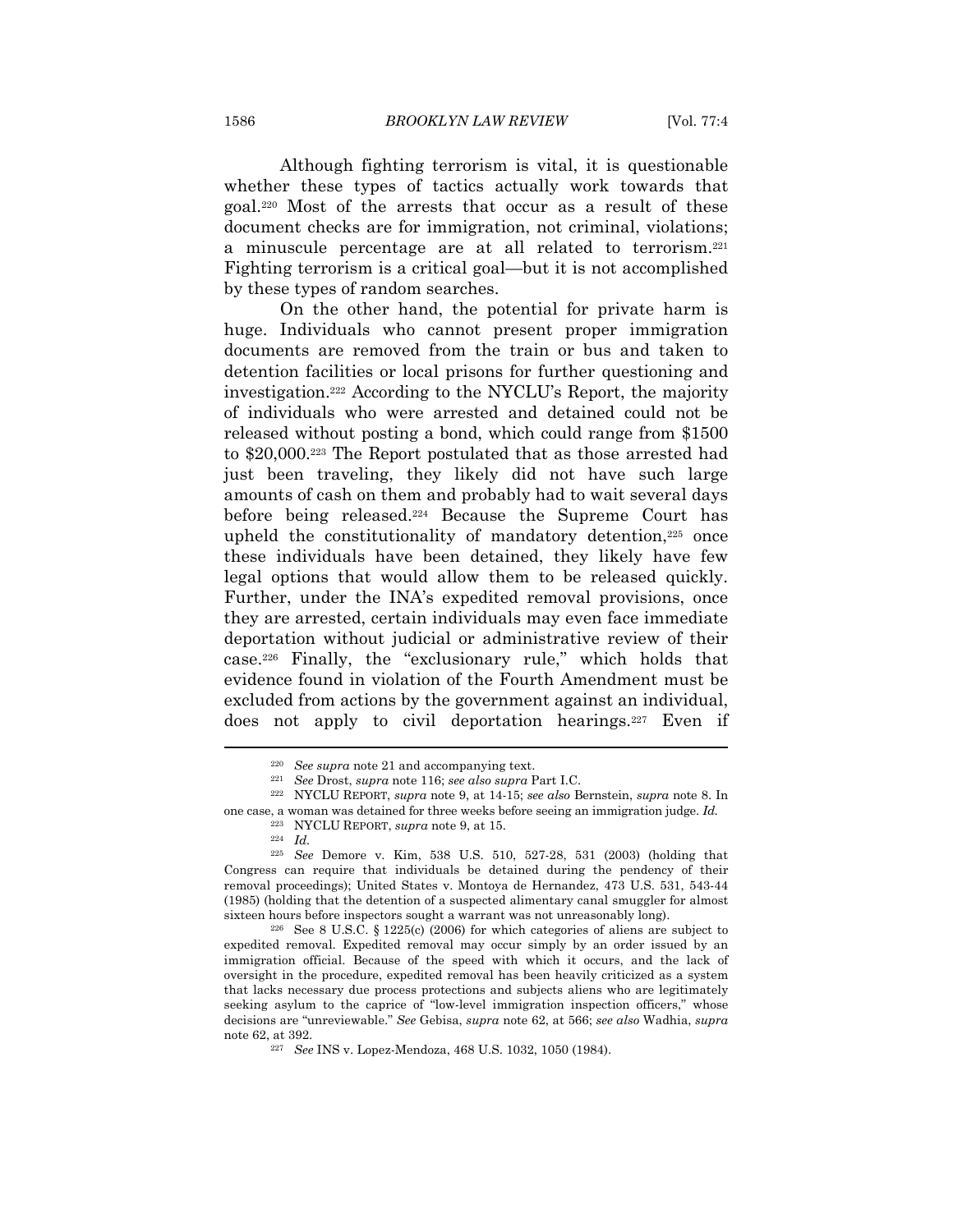immigration agents act unlawfully, unlike in an ordinary criminal trial, any illegal immigrant arrested as a result of an illegal search will still be subject to deportation.228 Further, many commentators have raised concerns about whether this practice amounts to racial profiling.229 Although immigration agents assert that they randomly question people and do not base suspects on race, at present no limitations ensure that racial profiling is not occurring.230

Therefore, although the justification for these transportation checks is, on its face, without fault, the actual results have not borne out this justification. Moreover, the risk of private harm far outweighs the public utility of this practice. Private individuals that are randomly questioned by this procedure, if they are noncitizens and not carrying proper documentation, may be subjected to detention and deportation—and the possible unlawfulness of the procedure will not protect them. This is unjust both because many of the individuals arrested do have lawful status to be in the United States,<sup>231</sup> and because many have been here for long periods of time and have established ties to the country and the right to more constitutional protection than someone entering for the first time.232 Congress and the DHS should both institute procedures and amendments to ensure that immigration officials proceed carefully and are limited in their actions.

#### IV. PROPOSAL

Congress must act to restrict the practice of randomly questioning individuals traveling on domestic buses and trains

<sup>228</sup> *Id.* at 1050-51. This is because an immigration violation is considered an ongoing violation, and the Court has argued that,

Applying the exclusionary rule in proceedings that are intended not to punish past transgressions but to prevent their continuance or renewal would require the courts to close their eyes to ongoing violations of the law. This Court has never before accepted costs of this character in applying the exclusionary rule.

*Id.* at 1046. 229 *See* NYCLU REPORT, *supra* note 9, at 7, 16; Bazar, *supra* note 103. 230 *See* NYCLU REPORT, *supra* note 9, at 26 ("While CBP has refused to

release its training materials on racial and ethnic profiling, accounts of its operations raise serious concerns that Border Patrol agents resort to racial and ethnic profiling techniques to determine who to stop, question or arrest. Such accounts indicate that even if CBP policy expressly forbids racial and ethnic profiling, additional guidance and training of Border Patrol officers is necessary to ensure appropriate compliance.") 231 *Id.* at 6-7. 232 *See supra* notes 24-27 and accompanying text.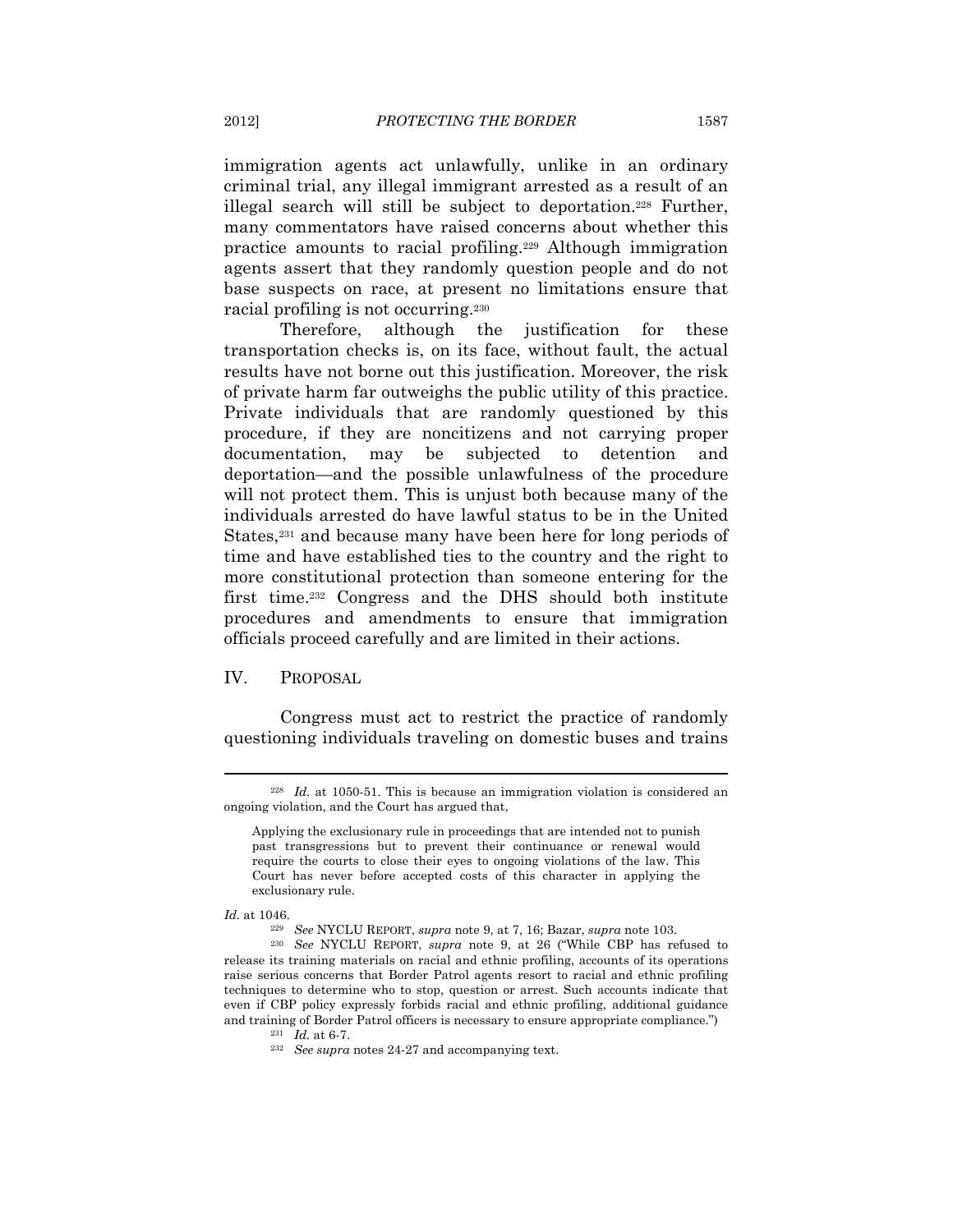about their immigration status by amending the INA to define the parameters of a permissible stop and inquiry more narrowly. The Supreme Court in *United States v. Brignoni-Ponce*233 held that beyond the border or its functional equivalent, officers in roving patrols can only stop individuals if they have reasonable suspicion to believe they are illegal aliens.234 This same standard should be applied to the transportation checks at issue here. Border Patrol agents must have reasonable suspicion to stop and question someone on the train or bus about their immigration status.235

Further, as in *Brignoni-Ponce* and *Terry*, the search must be limited in scope.236 There is a difference between believing that someone is an alien, an illegal alien, or a terrorist.237 If immigration agents believe that such transportation checks are necessary to stop terrorism and to curb illegal immigration, they must have reasonable suspicion—specifically, articulable facts to believe that the individual they are questioning is either a terrorist or an illegal alien.

The INA itself provides a model for the framing of this amendment. The INA states that immigration officials have the authority to "conduct a search, without warrant, of the person, and of the personal effects in the possession of any person seeking admission to the United States, concerning whom such officer or employee may have *reasonable cause* to suspect that grounds exist for denial of admission to the United States."238 The "reasonable cause" limitation should be added to the other parts of the statute as well, requiring that officers may interrogate individuals suspected of being illegal aliens, or board vessels to search for illegal aliens, only if they have "reasonable cause" to suspect that the individual is an illegal alien or a terrorist.

Finally, Congress should act pragmatically when enacting this amendment by requiring that the DHS train immigration officials on determining what constitutes reasonable suspicion and when they may question individuals on suspicion that they

<sup>233 422</sup> U.S. 873 (1975). 234 *Id.* at 881-82. Specifically, officers must be "aware of specific articulable facts, together with rational inferences from those facts, that reasonably warrant suspicion that the vehicles contain aliens who may be illegally in the country." *Id.* at 884.<br><sup>235</sup> See NYCLU REPORT, supra note 9, at 25-26.<br><sup>236</sup> See Brignoni-Ponce, 422 U.S. at 881; Terry v. Ohio, 392 U.S. 1, 29 (1968)

<sup>(</sup>holding that a stop and search inquiry must be "reasonably related in scope to the justification for [the] initiation"). 237 *See* INS v. Delgado, 466 U.S. 210, 235 (1984) (Brennan, J., dissenting). 238 8 U.S.C. § 1357(c) (2006) (emphasis added).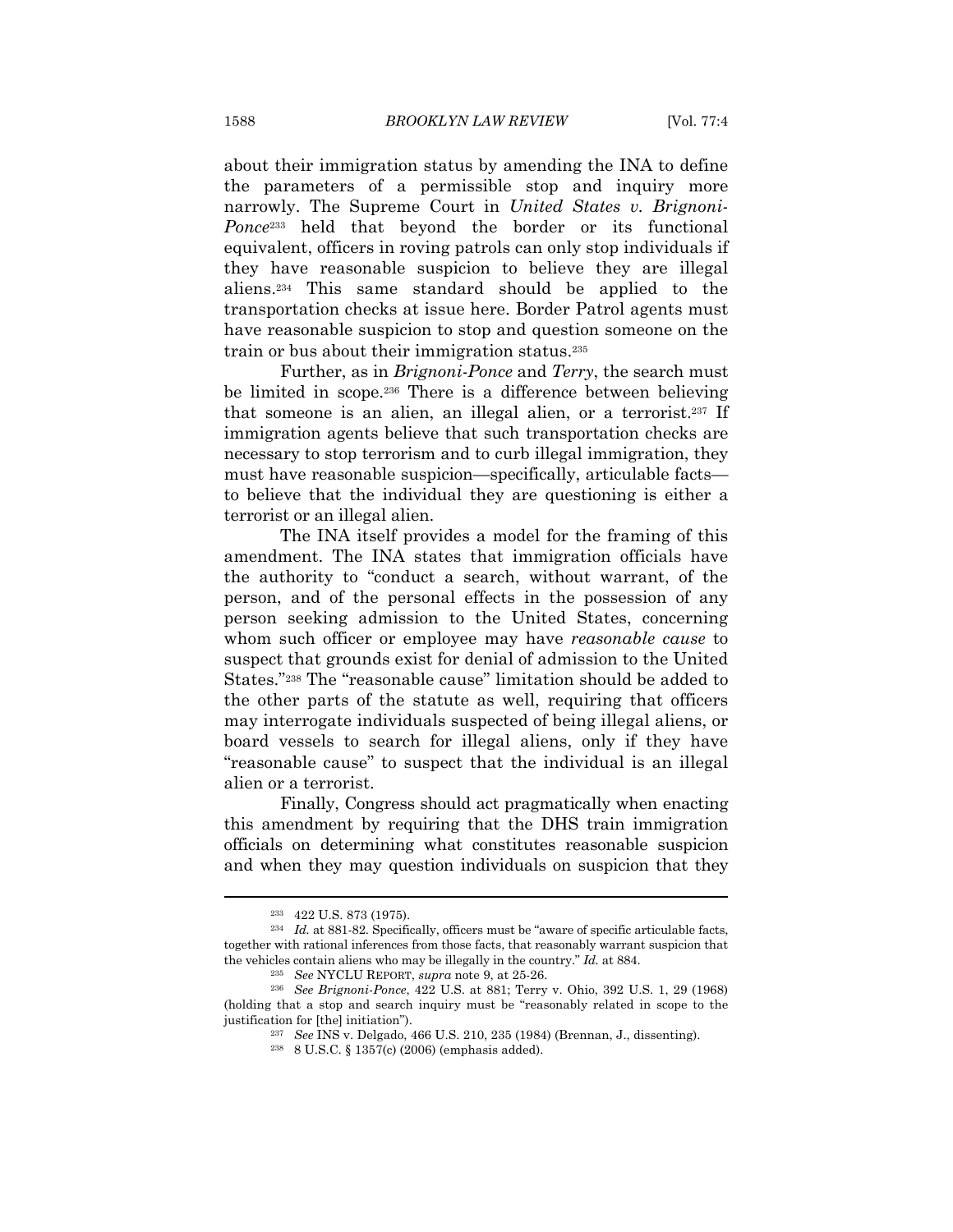are in the country illegally or are involved in terrorism. In particular, this training should address the issue of racial profiling to ensure that the officers' determinations are based on more than race.<sup>239</sup> This training program can be modeled on the USCIS Asylum Division Training Section, a "national training course that is specific to asylum adjudicators."240 Asylum officers are required to attend periodic trainings both in national offices and in their regional offices that educate them on the relevant asylum law, how to properly adjudicate applications, and interviewing and writing skills, among other topics.241 Officers are also required to attend periodic trainings to update their skills and their knowledge of the field.242

A similar training program can be instituted for Border Patrol agents who investigate domestic trains and buses. Like the asylum officers, Border Patrol officers can be required to learn about Fourth Amendment case law and its proper application in the field. Further, officers can learn the proper evidentiary standards required to question passengers and the factors that may have more relevance to making a decision about investigating passengers. Officers can also receive training on questioning passengers in less obtrusive ways.

Although the Border Patrol has recently taken steps to curb the practice of searching domestic trains and buses for illegal immigrants, and has stated that it will conduct searches only when it has information regarding a threat, $243$  these changes have not been codified in any formal agency policy, rule, or law.244 To ensure that long-term changes are made to the practice, Congress should enact formal changes to the INA, and the DHS should put in place ongoing training courses for its Border Patrol agents.

The Fourth Amendment protects individuals from unreasonable searches and seizures. When immigration officials, with no articulable reason, question passengers traveling on domestic train and bus routes about their immigration status, they violate this fundamental mandate of the U.S. Constitution.  $\overline{a}$ 

<sup>239</sup> *See Brignoni-Ponce*, 422 U.S. at 885-87 (stating that an individual's Mexican ancestry, alone, does not provide such facts and is therefore an illegal reason to stop and question an individual, although Mexican appearance is a "relevant factor"). 240 *Asylum Division Training Programs*, U.S. CITIZENSHIP & IMMIGR. SERVS.,

http://www.uscis.gov/portal/site/uscis/menuitem.5af9bb95919f35e66f614176543f6d1a/? vgnextoid=2a1d1a877b4bc110VgnVCM1000004718190aRCRD&vgnextchannel=3a82ef 4c766fd010VgnVCM1000000ecd190aRCRD (last updated Apr. 12, 2011). 241 *Id.*

<sup>242</sup> *Id.* 

<sup>243</sup> NBPC Press Release, *supra* note 34*.*

<sup>244</sup> *U.S. Relaxes Canadian Border Checks as Agents Are Told to Stop Searching Buses, Trains and Planes for Illegal Immigrants*, *supra* note 32.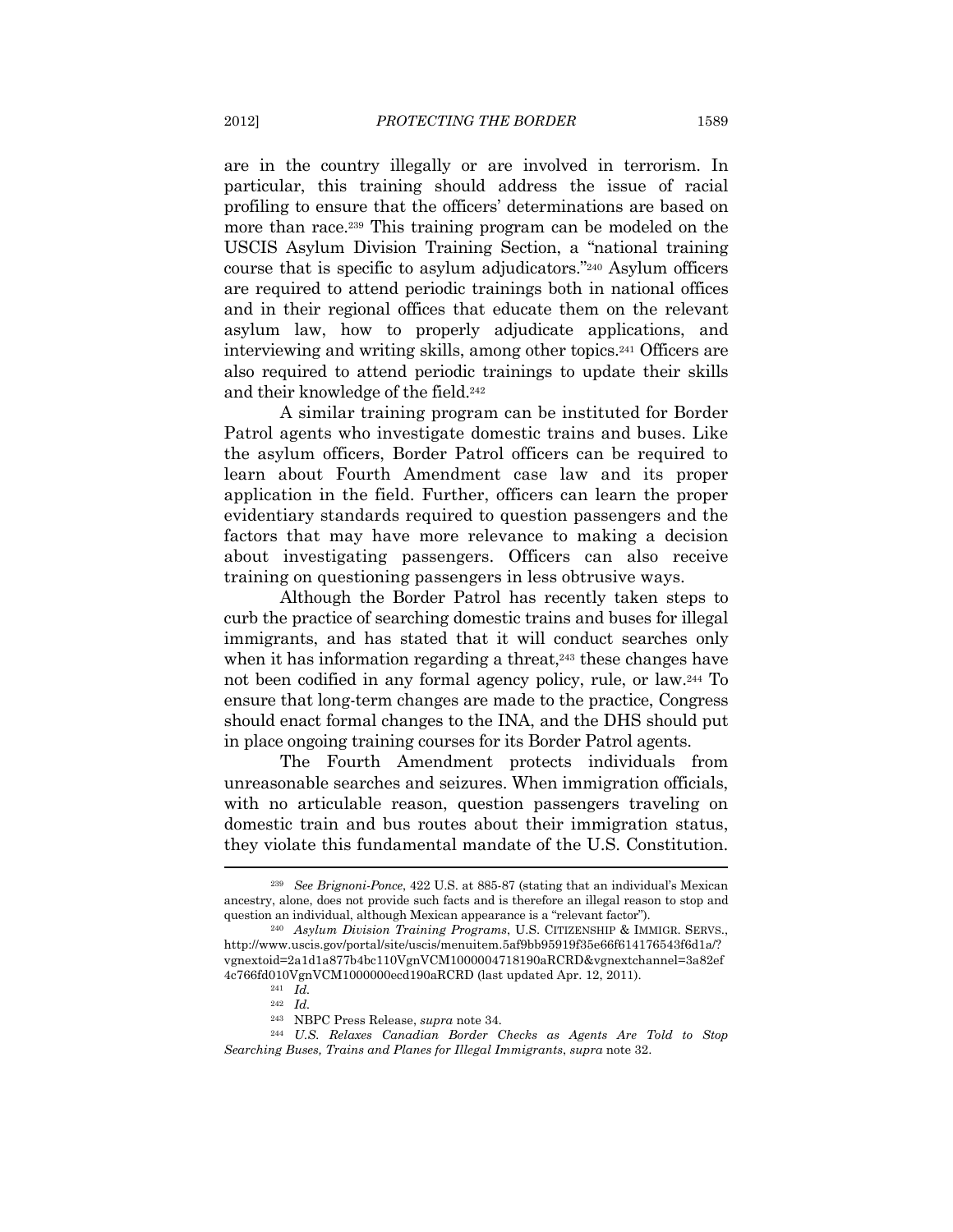Congress and the DHS must work together to set clearer limitations on the practice and to train immigration officials in the proper ways to conduct investigations.

#### **CONCLUSION**

In the years following the September 11 terrorist attacks, immigration became linked with terrorist activity in the public mind. Congress and the President responded by enacting policies to curb illegal immigration with the principal aim of fighting terrorism. In particular, they established one agency, the DHS, to oversee both immigration and national security and made explicit the administration's view that immigration and terrorism were intricately linked. Congress also increased funding to the newly-created government agencies whose purpose became to secure the national borders in order to fight terrorism.

As a result of these actions, the fear of terrorism and terrorists has become a fear of illegal immigration, and the overall climate of fighting illegal immigration has led to a policy whereby immigration agents board domestic trains and buses and freely question all passengers regarding their citizenship and immigration status. This practice has been justified as a terrorism-fighting measure, but it has not resulted in the capture of any terrorists. Instead, agents have arrested students and other individuals who have resided in the country for years.245

President Barack Obama has argued that individuals who have been in the United States since they were children should not be treated in the same way as other illegal immigrants.246 He supported passage of the Dream Act, legislation that would have enabled individuals that had been in the country since childhood and had completed college or military service in the United States to become citizens.<sup>247</sup> Though the bill was defeated in the Senate,<sup>248</sup> the official sanction for such a law demonstrates that not all aliens, who may technically be illegal, should be treated alike.

<sup>245</sup> Bernstein, *supra* note 8. 246 Herszenhorn, *supra* note 27. 247 *Id.* 248 *Id.*